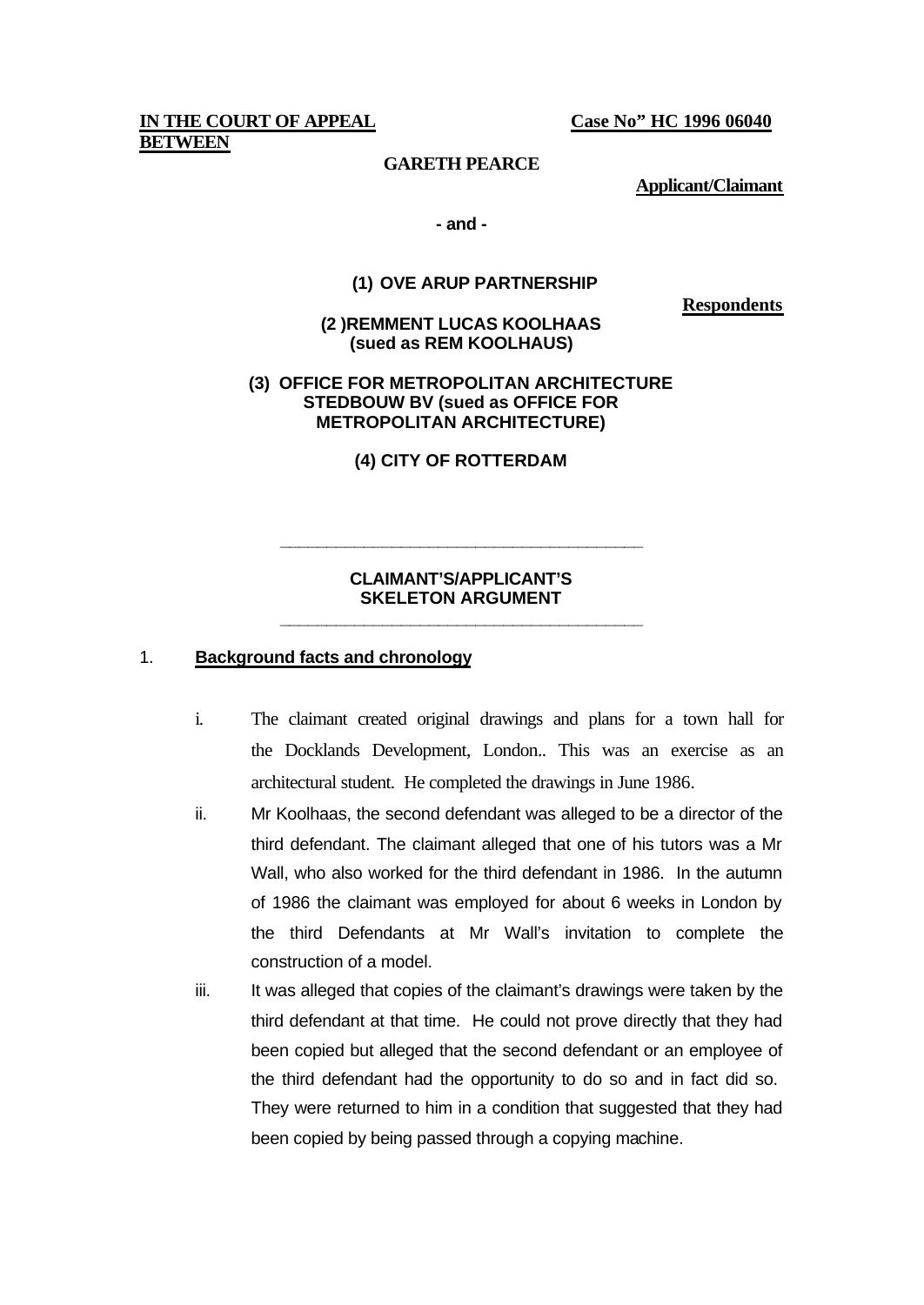- iv. The claimant visited Rotterdam in 1992 and saw the Kunsthal in the course of construction and believed features of the design had been copied from his Dockland plans. He was immediately struck by the similarity between it and his Docklands Town Hall.
- v. The designs and plans for the Kunsthal were produced by the third defendant (a Dutch company) and the second defendant was the principal architect responsible for those designs and plans.
- vi. The claimant brought an action for breach of his UK and Dutch copyright alleging that the second and third defendants had used his drawings in designing the Kunsthal, owned by the fourth defendant in Rotterdam, and constructed between 1990 – 1993 by the first defendant civil engineers who were domiciled in the UK.
- vii. He alleged that each defendant had infringed his UK and Dutch copyrights.
- viii. When he sued in the UK in September 1996, he accepted that his damages claim in respect of his UK copyright was statute barred. Accordingly, the main claim was for infringement in Holland, of his Dutch copyright.
- ix. The claimant alleged that the English Courts had jurisdiction regarding his claims against the defendants not domiciled in the UK by virtue of Article 6(1) of the Brussels Convention on Jurisdiction and the Enforcement of Judgments in Civil and Commercial Matters 1968 – the Brussels Convention 1968.
- x. In December 1996 the second, third and fourth defendants applied to have those parts of the amended claim that concerned alleged infringements of Dutch copyright, struck out on the ground that they were not acts which constituted torts actionable under English law. It was also contended that the whole claim was speculative and should be struck out under the inherent jurisdiction of the Court.
- xi. The matter came before Lloyd J on the 12<sup>th</sup> February 1997 [1997] **Ch. 293.** He upheld the defendants' submission that on the facts alleged the claimant's claim was bound to fail. In particular he found that the degree of similarity between the claimant's Dockland design and the Kunsthal drawings was not sufficient to give rise to an inference of copying.
- xii. The matter was subsequently considered by the Court of Appeal, leave having been given by Aldous LJ. The matter is reported in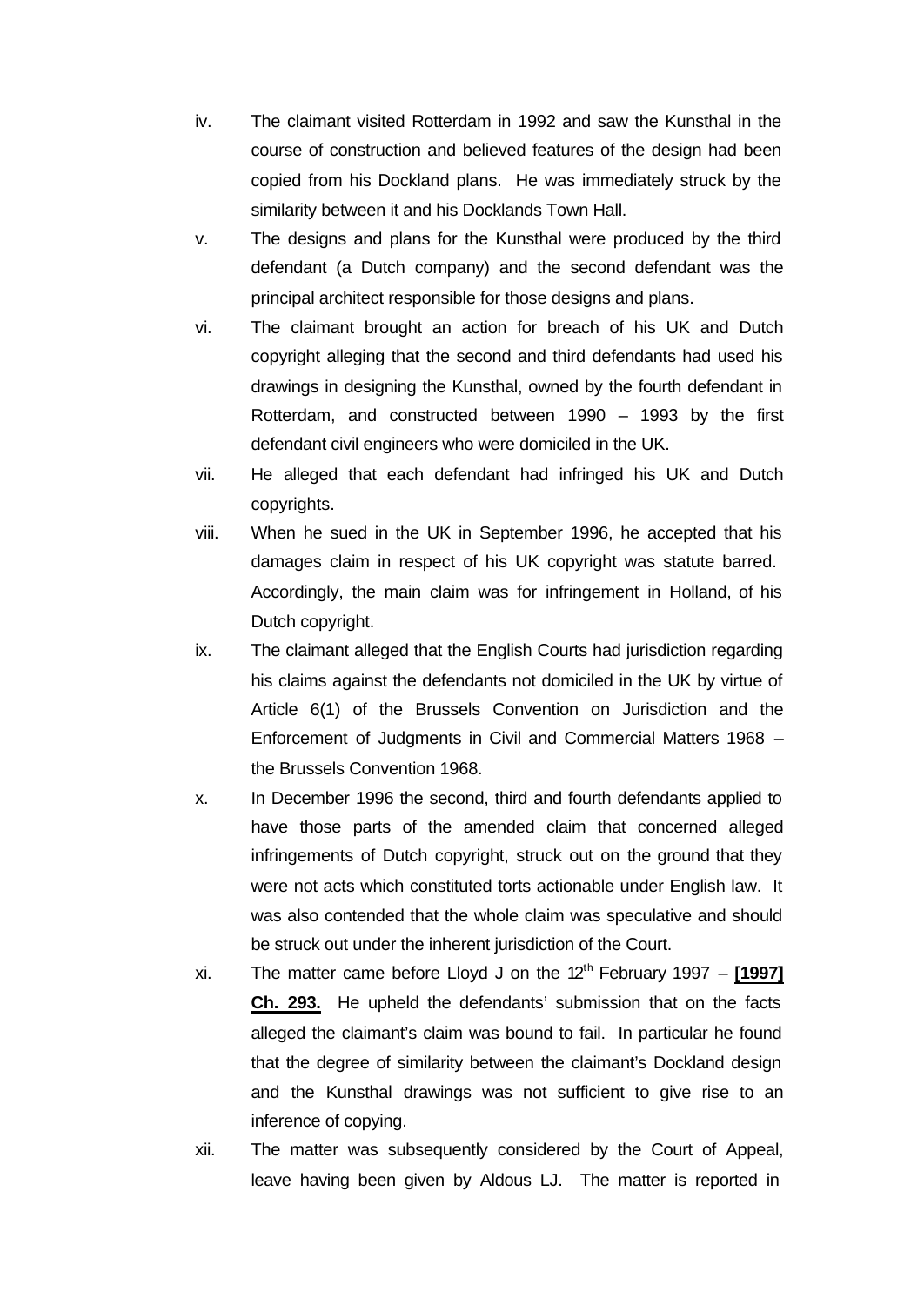**[2000] Ch 401.** The Court held that the English Court had to accept jurisdiction against the defendants to hear a claim for infringement of Dutch copyright in the circumstances of this case. The significant holding by the Court of Appeal was that on the evidence before Lloyd J., the judge had erred in striking out the claim as speculative and an abuse of process and that the action should be allowed to proceed to trial.

- xiii. The pleadings were amended and particulars as to similarity were sought and given.
- xiv. On the  $18<sup>th</sup>$  December 2000 the parties agreed a consent order which stayed the action against the first and fourth defendants. In terms of the agreed order, which in substance reflected the claimant's averments as cast in the re-amended statement of claim dated  $9<sup>h</sup>$ November 2000, the following questions were to be tried as preliminary issues:

### Subsistence of copyright

1. Whether copyright and/or moral rights subsist in the Dockland Plans as original artistic works pursuant to Dutch law

#### Authorship of the dockland Plans

- 2. If yes to (a) whether the Kunsthal or the design drawings for the Kunsthal (or any of them) infringe the claimant's copyright in his Docklands Plans or infringe any of the claimant's moral rights subsisting in the Docklands Plans, pursuant to Dutch law
- xv. The defendants ultimately admitted that copyright subsists in the Docklands Plans and that the claimant is the author of and owns the copyright in them. In addition there were agreed propositions as to the applicable Dutch law governing this dispute.
- xvi. The matter thereafter proceeded to trial and came before Jacobs J. in October 2001 and the only issue to be tried was whether there had been infringement. The court's task was therefore to identify those parts of the claimant's work which have been taken i.e. the similarities. If these are sufficiently close, numerous or extensive, then unless defendants show independent derivation, the claimant should succeed. It matters not (and indeed it is entirely irrelevant) that the overall impression of the two buildings is different.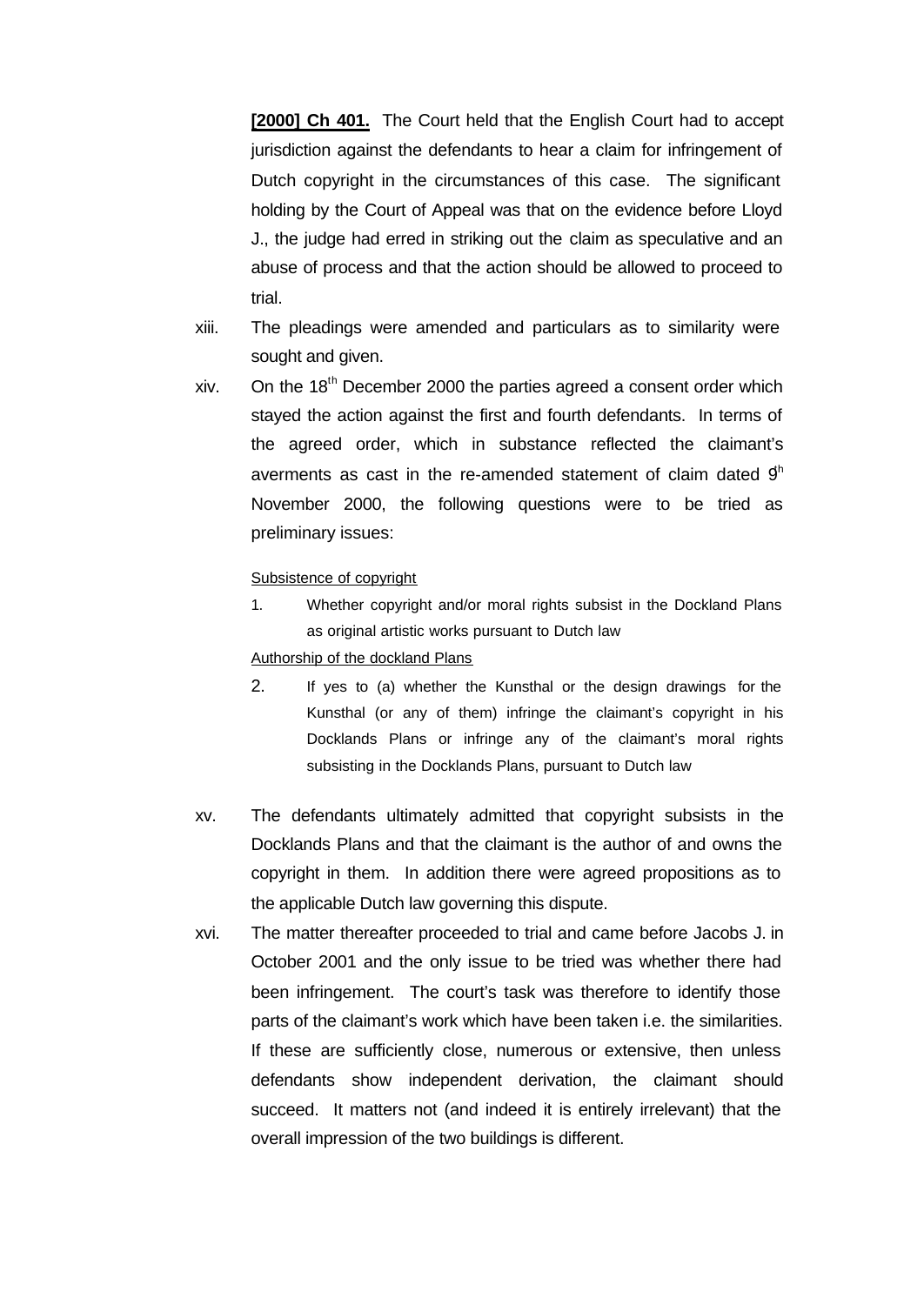- xvii. Judgment was given on the  $2^{nd}$  November 2001 dismissing the claimant's claim.
- xviii. The trial judge referred the claimant's expert, Mr. Wilkey to the ARB and the RIBA directing the professional bodies to consider whether Mr. Wilkey had seriously breached the Standards of Conduct of the architect's profession and his duties as an expert witness when giving evidence as an expert architect.

## 2. **Post-trial events**

- i. On the  $5<sup>th</sup>$  February 2003 the Professional Conduct Committee of the Architects Registration Board found that Mr. Wilkey had not been guilty of any unacceptable professional conduct or serious professional misconduct. Having regard to all the evidence as well as his written and oral reports the tribunal found that there was nothing there to support such charges. Indeed, it was agreed between the parties to the tribunal that an architect acting reasonably could have found similarities in the drawings. It was perfectly proper to reach that agreement in the light of the Court of Appeal judgment **[2000] Ch 401** and the report of Mr Hill, (an architect) which that Court had not read.
- ii. On the  $22<sup>nd</sup>$  July 2003 the claimant wrote to Jacobs J. seeking in this informal manner to request leave to appeal his judgment. Amongst other matters referred to in the letter the claimant stated that when Mr. Wilkey's solicitors had defended Mr Wilkey before the Board they had discovered from his files a set of his solicitor's attendance notes detailing an undisclosed event that had occurred during the claimant's trial. He alleged in that letter that the judge had sent his clerk to the claimant's counsel's chambers during the course of the trial itself the effect of which was to intimidate counsel. His counsel had not informed him of that intervention. Had that occurred he would have insisted on a 'stay' of proceedings and would have sought the recusal of the judge.
- $iii.$  On the 28<sup>th</sup> July the clerk to the Jacob J. wrote to the claimant indicating that an application for leave to appeal has to be supported by a proper notice. She added that the judge 'can see no reason for any formal application ever being successful'.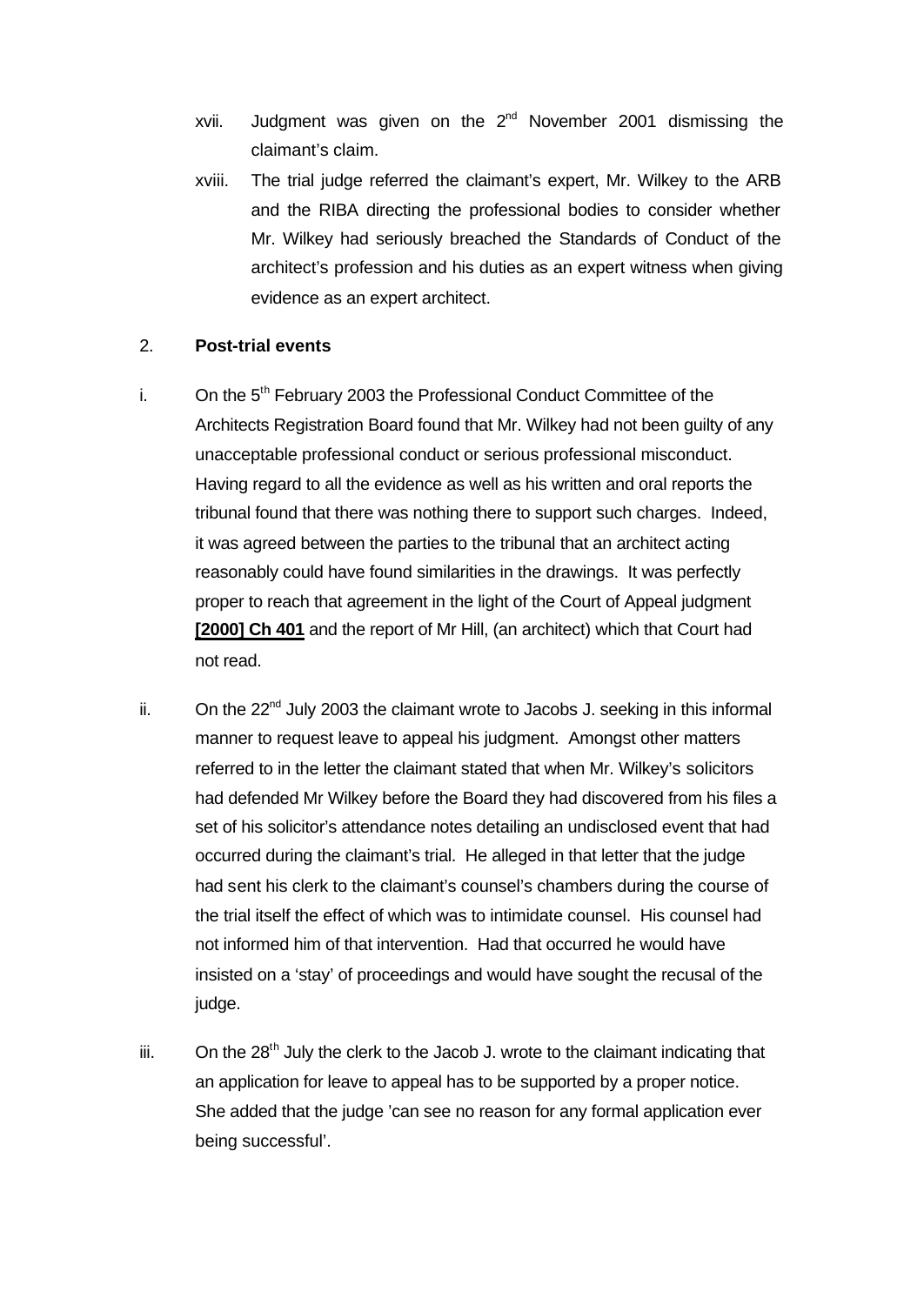iv. On the  $8<sup>th</sup>$  October 2003 Jacobs J. personally wrote directly to the claimant. In his response to the claimant's allegations the judge stated that from his recollection of events he had known a Ms Harding for many years. She had in fact been a junior typist at the judge's chambers and she was about to become senior clerk at those (i.e. claimant's counsel's (Ms Clark's) chambers. Ms Harding was a friend of the judge's clerk and they see each other frequently. The judge goes on to state that

> at some point during the trial ( I cannot say when) I formed the view, based on the papers and evidence thus far, that your case was so untenable that you should never have been granted Legal Aid I also thought that Miss Clark was too inexperienced to be conducting a case with charges as grave as were being made.

> I asked my clerk to have a private word with Miss Harding – advice to a new Senior Clerk of an important set of Chambers. The advice was that I dd not think Miss Clark, at that stage in her career, was up to conducting such a substantial case with such grave charges. The private word was only intended to assist Miss Harding in the future…………It is not in the interests of individual counsel, their chambers or the administration of justice that they conduct cases well beyond those capabilities. Both Miss Harding and my clerk knew that there was no intention to communicate any of this to Miss Clark.

> It seems that the shortly to retire Senior Clerk overheard part of the conversation He insisted, overruling Miss Harding that the matter be put in writing and that he note be given to Miss Clark……….

(The judge denied that he instructed his clerk to deliver any comments on the validity of the claimant's claim.)

v. There is furthermore an attendance note dated 26<sup>th</sup> October (presumably 2001) from Ms Rajinder Mann formerly employed at the claimant's solicitors (Anthony gold Solicitors) to the following effect: The draft judgment had been handed to the parties in anticipation of the hearing on the 2<sup>nd</sup> November 2001. It appears to refer to a telephone conversation between Ms Clarke and the solicitor. Reference is made to the 'unprofessional' approach made by the judge during the trial. It also refers to an occasion – before judgment - where the judge saw his old clerk from the same chambers, a Mr Ian Duggan, and referred to the claimant's case. The clerk defended Ms Clarke. Mr Duggan subsequently rang up Ms Clarke's clerk indicating that the judge would not criticise counsel in the judgment. All this predates judgment but was not drawn to the attention of the claimant at the time.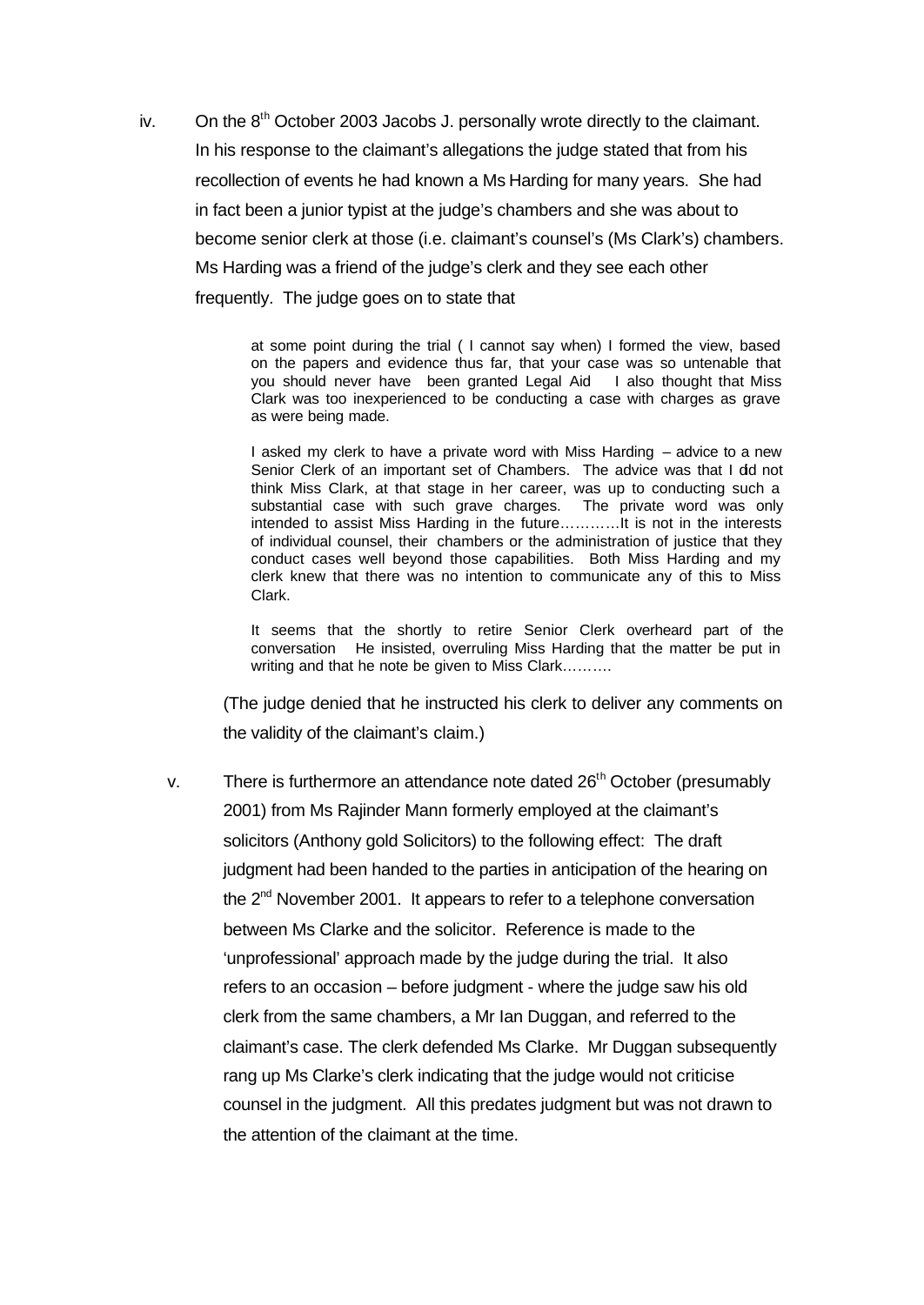vi. Furthermore, the claimant discovered after the conclusion of the trial that the judge had given two lectures in 1997 and 1998 respectively. The first was a paper for the 1997 Fordham University Law School Conference on Intellectual Property. The second was the Upjohn Lecture, 1998. In both these lectures the judge expressly refers to and is highly critical of the effect of the Court of Appeal decision in **Pearce v Ove Arup [2000] Ch 401.** He stated that

> ………by the adventitious fact that the civil engineers were in England these defendants were being made to play away and not at home. The plaintiff's purpose in this was probably that he could get legal aid in England which had the additional advantage that even if he lost he would not have to pay the other side's costs – (1997)

> ……Thus you have got the absurdity of a case such as Pearce v Ove Arup………..The natural forum by any standards was Holland……Yet the plaintiff contrived to sue in England. He did so by the expedient of joining in the consultant engineers. ………Why did he want to do this? Because he could get legal aid here. And he could also get the benefit of the unjust legal aid rule that successful defendants do not get their costs from the plaintiff or the legal aid fund  $-$  (1998)

## 3. **Chronology: Delay in prosecuting application for permission to appeal**

- i. The claimant had legal aid to the conclusion of his trial but not for an appeal. It was Mr. Wilkey who informed him of the attendance notes he had discovered in the claimant's solicitors' files. The claimant was not satisfied of his treatment by his erstwhile solicitors. He was however infirmed that his solicitors could not form a proper view as to his prospects on appeal until the disciplinary hearings of Mr. Wilkey had been disposed of.
- ii. Some 16 months had by then passed. After the ARB dismissed the complaint against Mr. Wilkey on the 5<sup>th</sup> February 2003 it became apparent that the expert report given by Mr. Ian Salisbury at Mr. Wilkey's hearing was crucial. The claimant was informed by Mr. Wilkey that the report was especially important insofar as the alleged similarities were concerned. However, the claimant was not then allowed to see the report. Mr. Wilkey had commissioned the report. The claimant would have to pay for it.
- iii. Following the WIlkey decision there was still inaction from Anthony Gold Solicitors. The solicitor who had had conduct of the matter during trial, Ms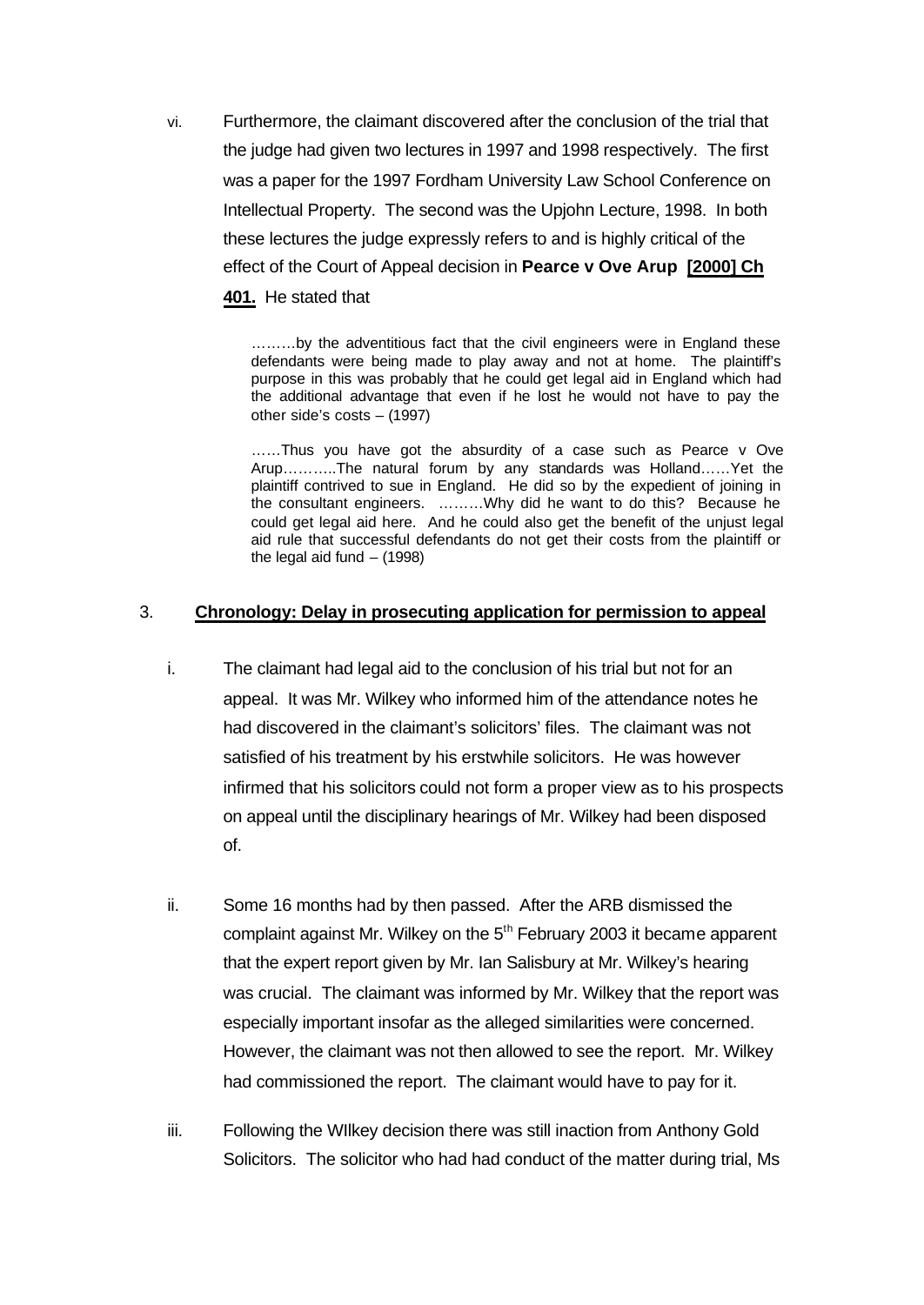Mann, was made redundant in May 2003. The file was handed over to a Mr. Cornish, a relatively junior solicitor. Although the claimant was led to believe that a conference would be held with a partner of the firm this never materialised.

- iv. The claimant then approached the Law Society on two occasions in February 2003 who recommended sets of solicitors based on expertise. A meeting was then arranged with a partner at Charles Russell solicitors on the  $9<sup>th</sup>$  February 2003. He was told to contact the firm again once Mr. Salisbury's report was to hand.
- v. Thereafter, he attempted to obtain access to that report. He attempted to obtain the report from the tribunal itself. He also wrote to individual members of the ARB. Mr. Salisbury refused to send him the report as Mr. Wilkey was the client. He tried to get he report form Mr. Wilkey himself. The latter however insisted that the claimant contribute financially to Mr. Salisbury's fees that he (Wilkey) was responsible for. The claimant was unable to afford the cost.
- vi. He wrote to the commissioner for information under the Freedom of Information Act seeking assistance in the obtaining of the report. He contacted the Welsh Assembly, his local M.P., Mr. Mark Fied who made representations to the ARB prompting a response from the Deputy Prime Minister's Office and the Parliamentary Ombudsman advising him that this was a Privy Council matter. None of these attempts proved fruitful. He asked his MP to refer the matter to the Privy Council.
- vii. In the meantime as referred to above in para 2 (ii) the claimant wrote directly to the judge in July 2003 after he had been made aware of some of the post-trial facts.
- viii. By then he had followed-up the law society's leads and contacted those firms which did take an initial interest. He contacted i.a. Eversheds, Gareth Pearce Solicitors and Patrick Isherwood in March 2003 who told him they did not have the relevant expertise. They did however make attempts to obtain Mr. Salisbury's report. It was invariably regarded as essential that that report be obtained before launching an appeal.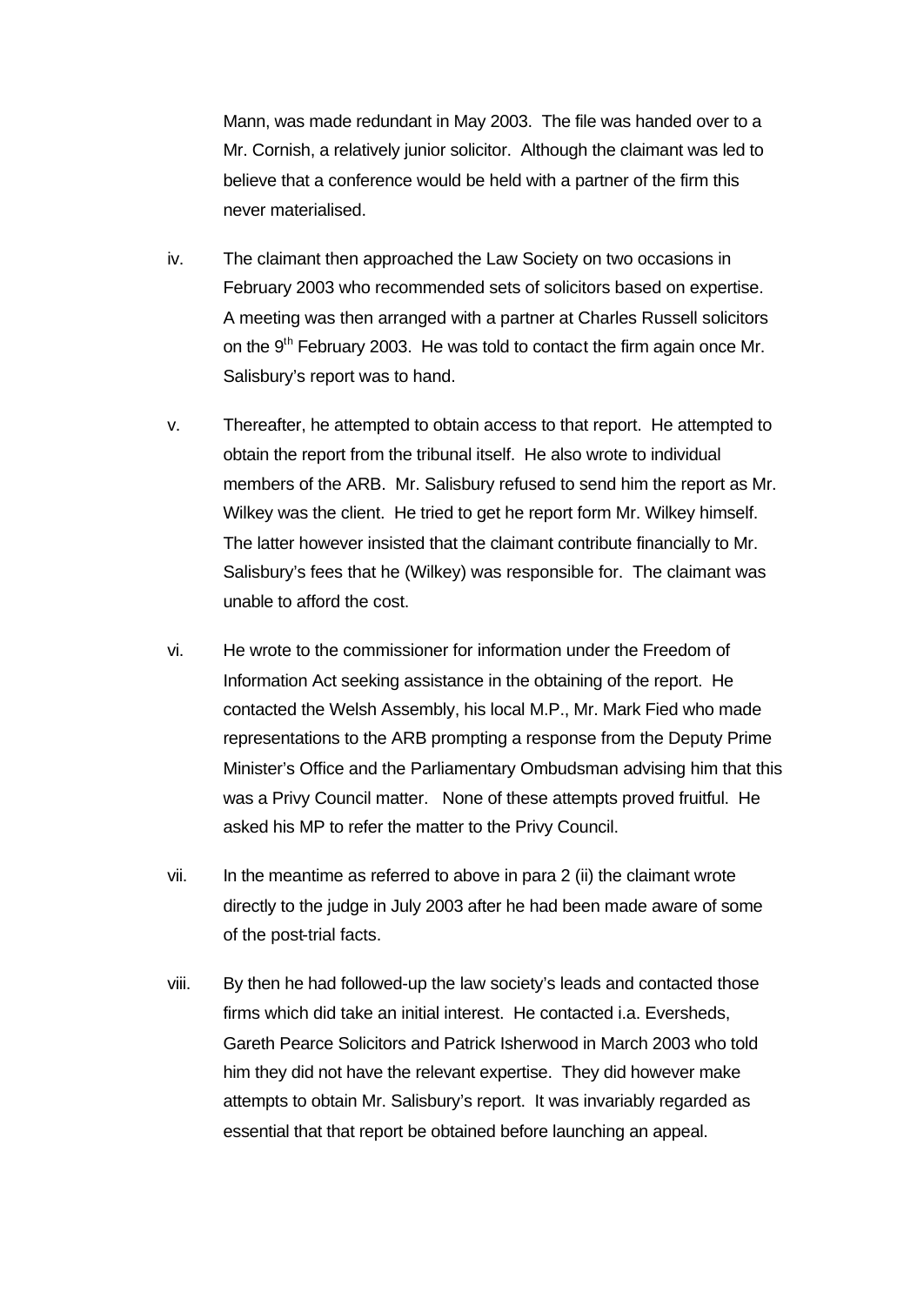- ix. He then instructed Briffa Solicitors in July 2003 and they set about trying to obtain evidence from Anthony Gold Solicitors and the Salisbury report. When that proved fruitless as well they parted company.
- x. In mid-2003 he consulted his current firm of solicitors, Richard Wilson & Co who have been able slowly to progress his case. A substantial amount of the relevant paperwork, amounting to several thousand pages, as well as discs and exhibits were obtained after considerable effort. This has been sifted through by the solicitors and in excess of 15 files were finally sent to counsel in about June 2004 with instructions to digest the material and provide an opinion on the matter. This was obviously counsel who had had nothing to do with the case prior to this. He had to familiarise himself with the huge quantity of material and from time to time has had to ask for additional information to be sought and supplied, such as the updated pleadings, reports and transcripts of some of the evidence at the trial which at that stage were not in the possession of his solicitors. Counsel advised comprehensively in writing in mid-July 2004 and required a whole host of matters to be attended to and statements that would need to be sought and taken before launching an application for permission to appeal.
- xi. Since then additional information sought has been furnished although further matters are still outstanding. Further, a conference has been held recently with counsel resulting in further requests to attend to various matters.

# 4. **Appeal out of time: Submissions**

- i. The letter to the judge dated  $22<sup>nd</sup>$  July 2003 (itself well out of time) is not a compliance with the procedures governing an appeal as mandated by Rule 52.3.and 4.
- ii. Accordingly the applicant makes the application to vary the time limit for filing an appeal notice to the Court of Appeal<sup>1</sup> pursuant to R52.6.
- $iii.$  Rule 3.1(2)(a) provides that the court may extend or shorten the time for compliance with any rule, practice direction or court order even if an application for extension is made after the time for compliance has expired

l  $<sup>1</sup>$  As required by R52.4 (2).</sup>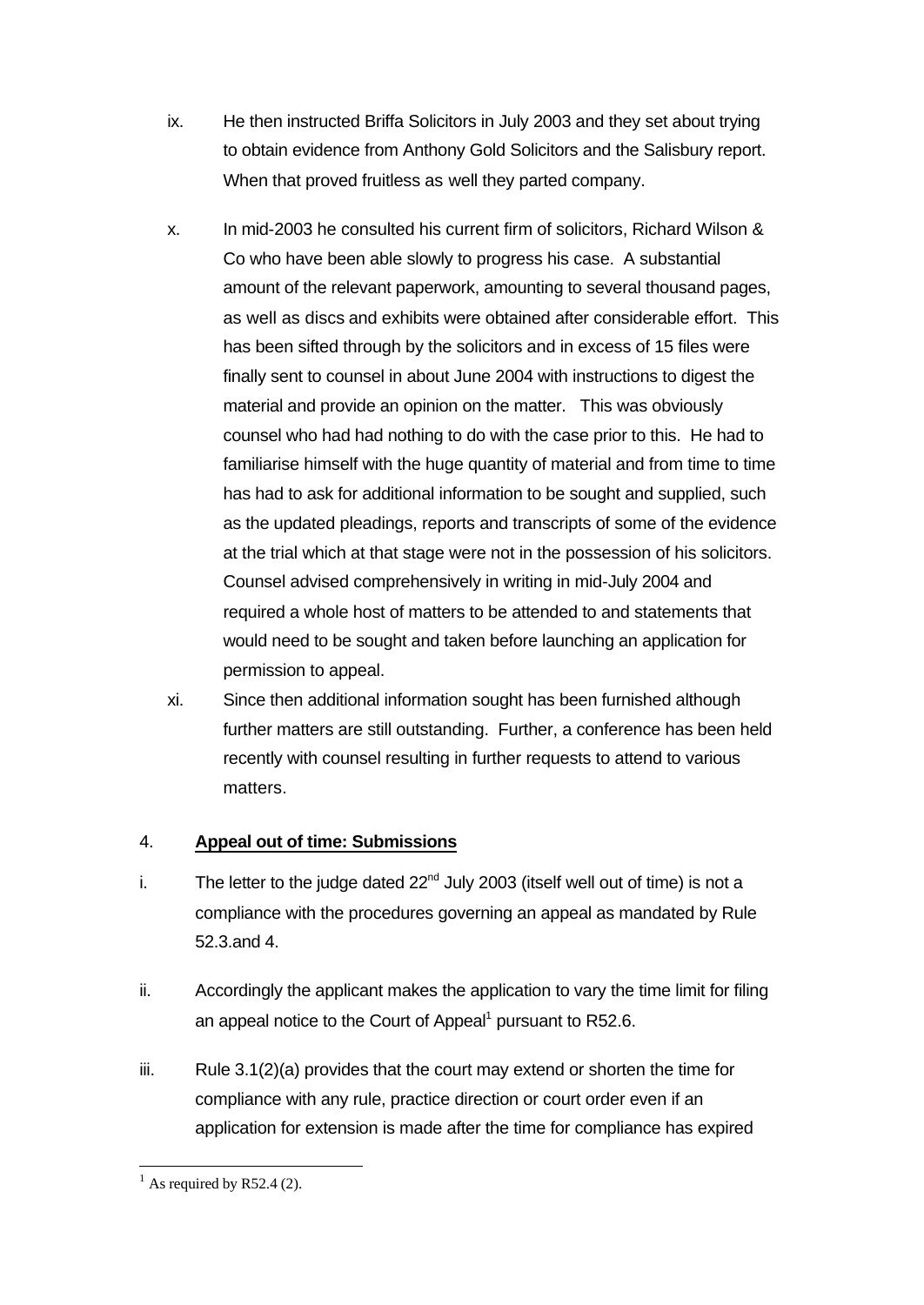iv. The applicant accordingly seeks relief from sanctions. The proper approach and check-list are set out in **Sayers v Clarke Walker (a firm) [2002] 1 WLR 3095 (CA)**. Brooke L.J. was to the following effect at p. 3102:

> So far as the defendants are concerned, the effect of their failure to comply with the rule means that they cannot appeal unless they obtain the relief they are now seeking. In cases where the arguments for granting or refusing an extension of time were otherwise evenly balanced, a court will have to evaluate the merits of the proposed appeal in order to form a judgment on what the defendants will be losing if time is not extended. The pre-CPR rule in the *Palata Investments* case (see para 11 above) is no longer relevant, because the court will not now entertain any appeal unless it is satisfied that there is a real prospect of success (or there is some other compelling reason for entertaining it). The consequence of the new requirement for permission to appeal is that if other factors militate towards the refusal of an extension of time, the likely prospects of success will have to be weighed in the balance. In other words the consequence of the appellants' failure to comply with the rule will be more serious for them if the court thinks that it is more probable than not that their appeal will succeed if it is allowed to proceed than if its prospects of success are smaller, even though they are just past the threshold at which it can be said that they are "real" rather than fanciful. In the present case I will consider the merits of the proposed appeal in Part II of this judgment.

v. It is submitted that the Court will at this stage be satisfied that the consequence to the applicant of his failure to comply with the rule will be more serious for him where the court (as it is submitted it should) thinks that it is more probable than not that the appeal will succeed if it is allowed to proceed. Moreover, apart from those grounds attacking the substance of the decision, there is additionally 'some other compelling reason' for entertaining the appeal. That constitutes a discrete basis relating to the lack of impartiality manifested by Jacobs J. in trying the case. The applicant for leave is asserting that the judicial impropriety that he contends occurred, was only fully discovered and appreciated after judgment.

## 5. **Fresh Evidence**

i. It is submitted that the court will receive the fresh evidence sought to be adduced pursuant to R52.11(2). Although the former requirement for 'special grounds' (RSC Order 59 r. 10(2)) has not been retained the principles reflected in **Ladd v Marshall [1954] 1 WLR 1489 at 1491 per Denning L. J:** remain relevant: **Hertfordshire Investments Ltd v Bubb [2000] 1 WLR 2318.** They were - (1) the evidence could not have been obtained with reasonable diligence for use at the trial; (2) the evidence must be such, that if given, it would probably have an important influence on the result of the case,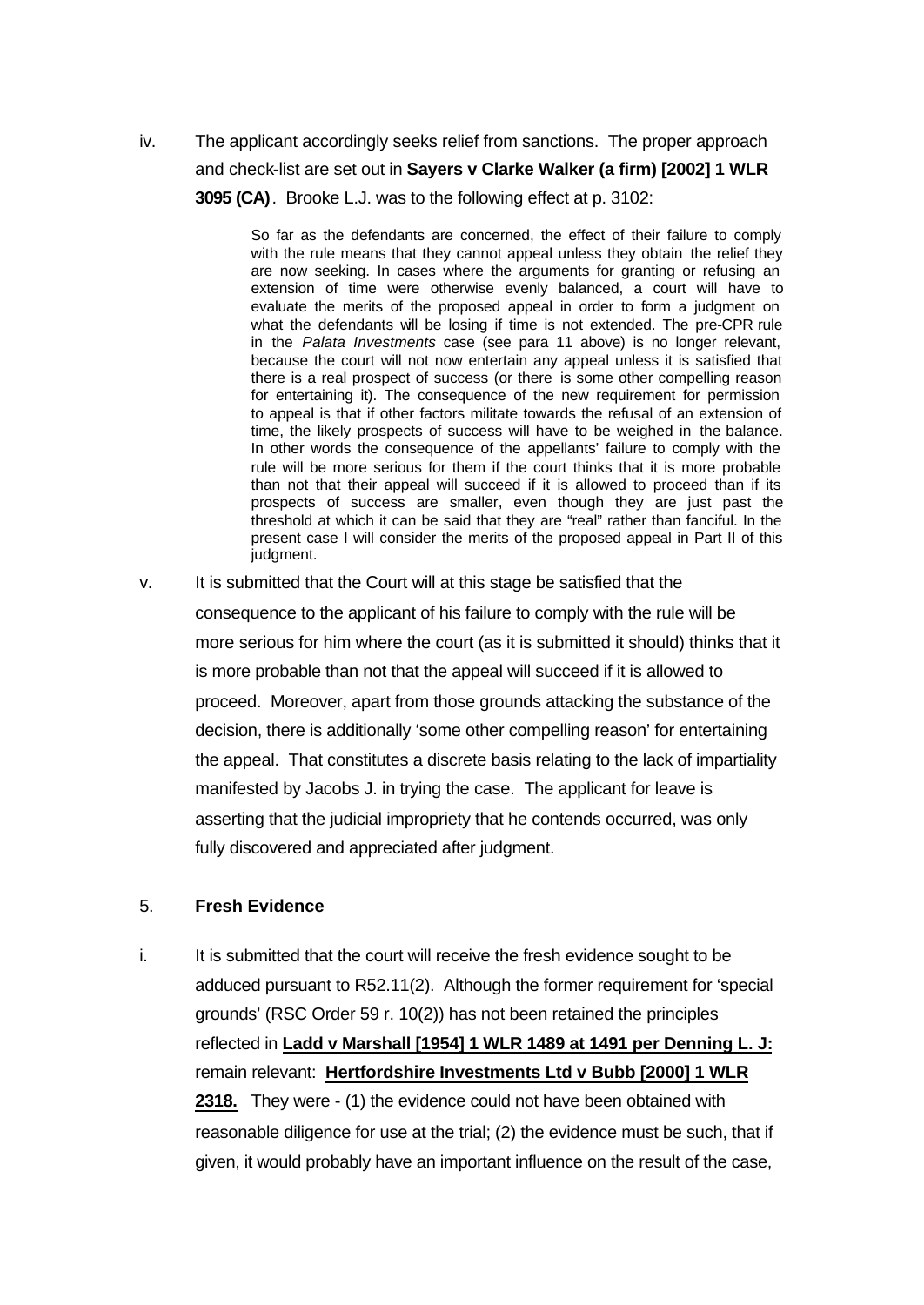though it need not be decisive; (3) the evidence must be such as is presumably to be believed; it must be apparently credible, though it need not be incontrovertible.

- ii. They are matters which the Court of Appeal will consider in the exercise of its discretion when deciding whether to receive fresh evidence. The Court of Appeal in **Hamilton v Al Fayed (CAT, Dec 21,2000)** did not consider itself placed in the straightjacket of previous authority when considering whether such special grounds have been demonstrated. That question must be considered in light of the overriding objective of the new CPR. The old cases will nevertheless remain persuasive authority, for they illustrate the attempts of the courts to strike a fair balance between the need for concluded litigation to be determinative of disputes and the desirability that the judicial process should achieve the right result. The task is one which accords with the overriding objective.
- iii. It is submitted that all three of the **Ladd** requirements are satisfied in this case.
- iv. The applicant furthermore places reliance on the general remarks about the function, nature and powers of the Court of Appeal and which are germane to this application, as set out in **Taylor & Anor v Lawrence & Anor [2002] EWCA Civ 90 (4th February, 2002) [2002] 3 WLR 640 C.A.**, where the Court of Appeal had to decide whether it had jurisdiction to reopen an appeal where a litigant had already unsuccessfully appealed against a county court judgment on the ground that the judge had been biased. The defendant discovered further evidence of supposed bias after judgment had already been drawn up. The Court granted permission to make the application to reopen the appeal. The Court of Appeal was thus prepared to reopen its own final decisions in a given case. It is submitted that it will be prepared to do so, even after a long delay, where there is fresh and compelling evidence and there has not been any appellate review of the impugned decision. In **Taylor**  the following extensively quoted dicta are germane and instructive:

26. Before turning to Mr Eder's argument, it is desirable to note that, while, if a fraud has taken place a remedy can be obtained, even if the Court of Appeal has no "jurisdiction", it does not necessarily follow that there are not other situations where serious injustice may occur if there is no power to reopen an appeal. We stress this point because this court was established with two principal objectives. The first is a private objective of correcting wrong decisions so as to ensure justice between the litigants involved. The second is a public objective, to ensure public confidence in the administration of justice not only by remedying wrong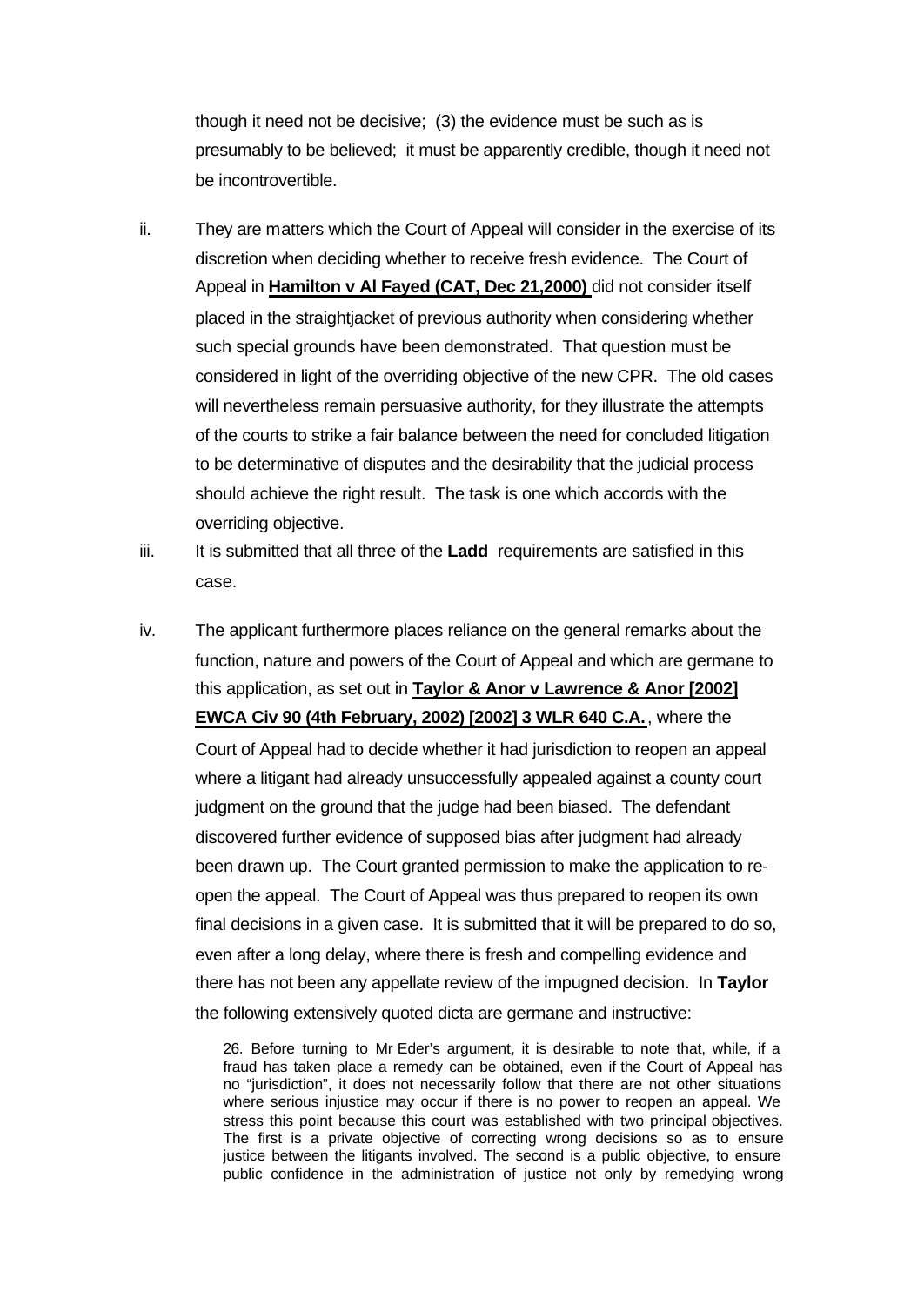decisions but also by clarifying and developing the law and setting precedents. (See the White Book Service 2001 paragraph 52.0.3.)

…………………………………………………………………………

- 50. If, as we believe it is necessary to do, we go back to first principles, we start with the fact which is uncontroversial, that the Court of Appeal was established with a broad jurisdiction to hear appeals. Equally it was not established to exercise an originating as opposed to an appellate jurisdiction. It is therefore appropriate to state that in that sense it has no inherent jurisdiction. It is, however, wrong to say that it has no implicit or implied jurisdiction arising out of the fact that it is an appellate court. As an appellate court it has the implicit powers to do that which is necessary to achieve the dual objectives of an appellate court to which we have referred already (see para 26 above).
- 51. As to these powers, Lord Diplock, who perhaps speaks on a subject of this nature with the greatest authority of any judge, has dealt with the inherent power conferred on a court, whether appellate or not, to control its own procedure so as to prevent it being used to achieve injustice.
- 52. We would give an illustration of Lord Diplock's approach. It is taken from his speech in *Bremer Vulcan v South India Shipping* [1981] AC 909 at p.977C-H:

"The High Court's power to dismiss a pending action for want of prosecution is but an instance of a general power to control its own procedure so as to prevent its being used to achieve injustice. Such a power is inherent in its constitutional function as a court of justice. Every civilised system of government requires that the state should make available to all its citizens a means for the just and peaceful settlement of disputes between them as to their respective legal rights. The means provided are courts of justice to which every citizen has a constitutional right of access in the role of plaintiff to obtain the remedy to which he claims to be entitled in consequence of an alleged breach of his legal or equitable rights by some other citizen, the defendant. Whether or not to avail himself of this right of access to the court lies exclusively within the plaintiff's choice; if he chooses to do so, the defendant has no option in the matter; his subjection to the jurisdiction of the court is compulsory. So, it would stultify the constitutional role of the High Court as a court of justice if it were not armed with power to prevent its process being misused in such a way as to diminish its capability of arriving at a just decision of the dispute.

The power to dismiss a pending action for want of prosecution in cases where to allow the action to continue would involve a substantial risk that justice could not be done is thus properly described as an "inherent power" the exercise of which is within the "inherent jurisdiction" of the High Court. It would I think be conducive to legal clarity if the use of these two expressions were confined to the doing by the court of acts which it needs must have power to do in order to maintain its character as a court of justice."

53. In our judgment the final words of Lord Diplock, "the doing by the courts of acts which it needs must have power to do in order to maintain its character as a court of justice" express the situation here under consideration exactly. If more authority is required, reference may be made in a very different context to the speech of Lord Morris of Borth-Y-Gest in *Connelly v DPP* [1964] A.C. 1254, 1301 where Lord Morris said:

> "There can be no doubt that a court which is endowed with particular jurisdiction has powers which are necessary to enable it to act effectively within such jurisdiction. I would regard them as powers which are inherent in its jurisdiction. A court must enjoy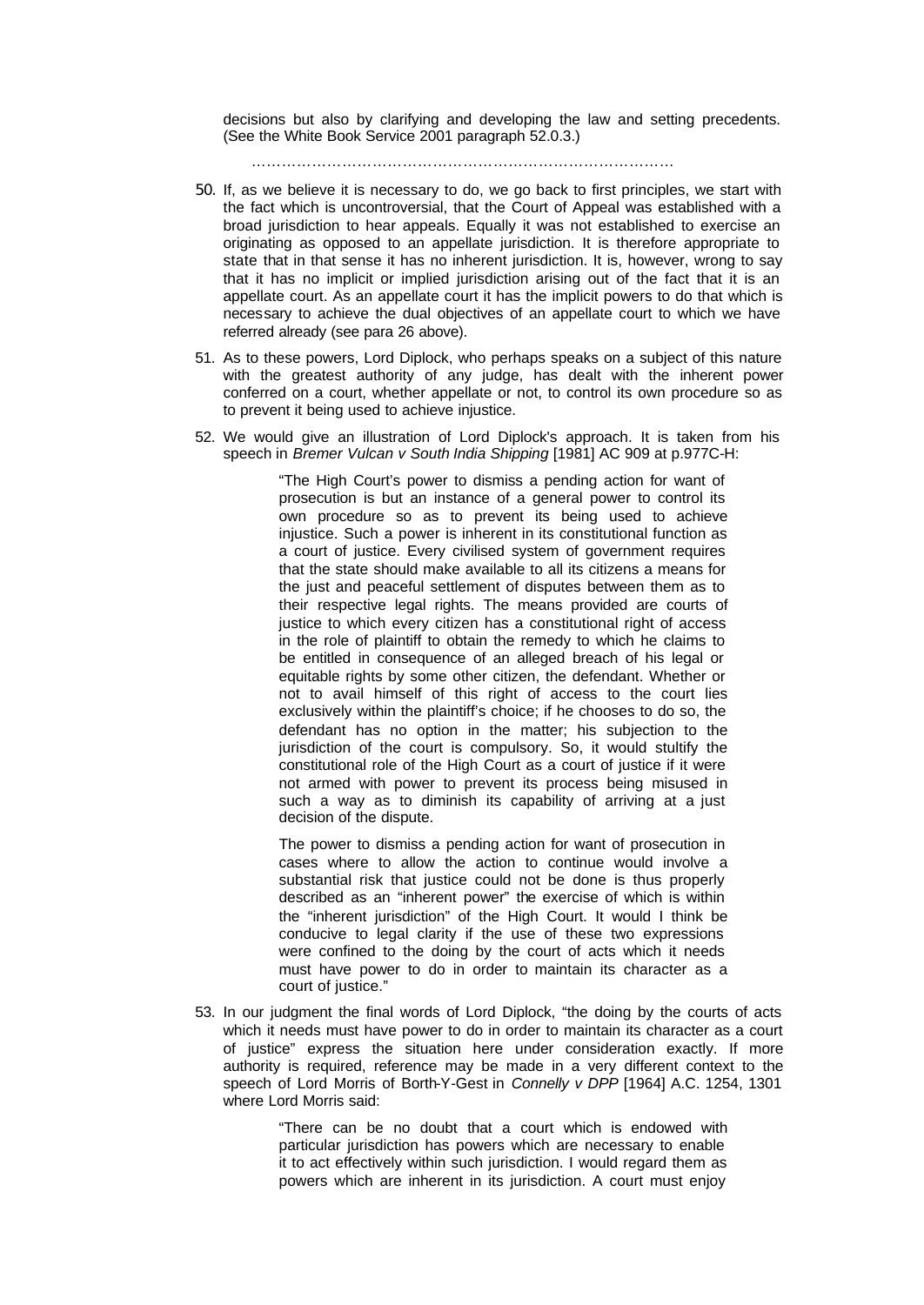such powers in order to enforce its rules of practice and to suppress any abuses of its process and to defeat any attempted thwarting of its process."

- 54. Earlier judgments referring to limits on the jurisdiction of this court must be read subject to this qualification. It is very easy to confuse questions as to what is the jurisdiction of a court and how that jurisdiction should be exercised. The residual jurisdiction which we are satisfied is vested in a court of appeal to avoid real injustice in exceptional circumstances is linked to a discretion which enables the court to confine the use of that jurisdiction to the cases in which it is appropriate for it to be exercised. There is a tension between a court having a residual jurisdiction of the type to which we are here referring and the need to have finality in litigation. The ability to reopen proceedings after the ordinary appeal process has been concluded can also create injustice. There therefore needs to be a procedure which will ensure that proceedings will only be reopened when there is a real requirement for this to happen.
- 55. One situation where this can occur is a situation where it is alleged, as here, that a decision is invalid because the court which made it was biased. If bias is established, there has been a breach of natural justice. The need to maintain confidence in the administration of justice makes it imperative that there should be a remedy. The need for an effective remedy in such a case may justify this court in taking the exceptional course of reopening proceedings which it has already heard and determined. What will be of the greatest importance is that it should be clearly established that a significant injustice has probably occurred and that there is no alternative effective remedy. The effect of reopening the appeal on others and the extent to which the complaining party is the author of his own misfortune will also be important considerations. Where the alternative remedy would be an appeal to the House of Lords this court will only give permission to reopen an appeal which it has already determined if it is satisfied that an appeal from this court is one for which the House of Lords would not give leave.

# 5. **Permission to appeal should be granted to the Claimant**

- i. It is submitted that permission to appeal should be given because the applicant has a real prospect of success; and/or there is some other compelling reason why the appeal should be heard: R52.3(6)(a) and (b).
- ii. The application for permission to appeal is based on two independent but nevertheless interrelated grounds which the applicant seeks to assert on appeal. The first ground contends that the judge fundamentally erred in his approach to the issues in the case. That first ground has its source in the pleadings and the terms of the consent order dated 18<sup>th</sup> December 2000.<sup>2</sup> The second and related matter is that the trial judge had already formed a view inimical to the claimant's case even before hearing the evidence. In a word he was biased. That overarching bias and prejudice in turn manifested itself throughout the trial and informed, clouded and coloured the judge's view concerning the expert, Mr Wilkey. This resulted in an unfair characterisation

l  $2$  Para 1(xiv) above.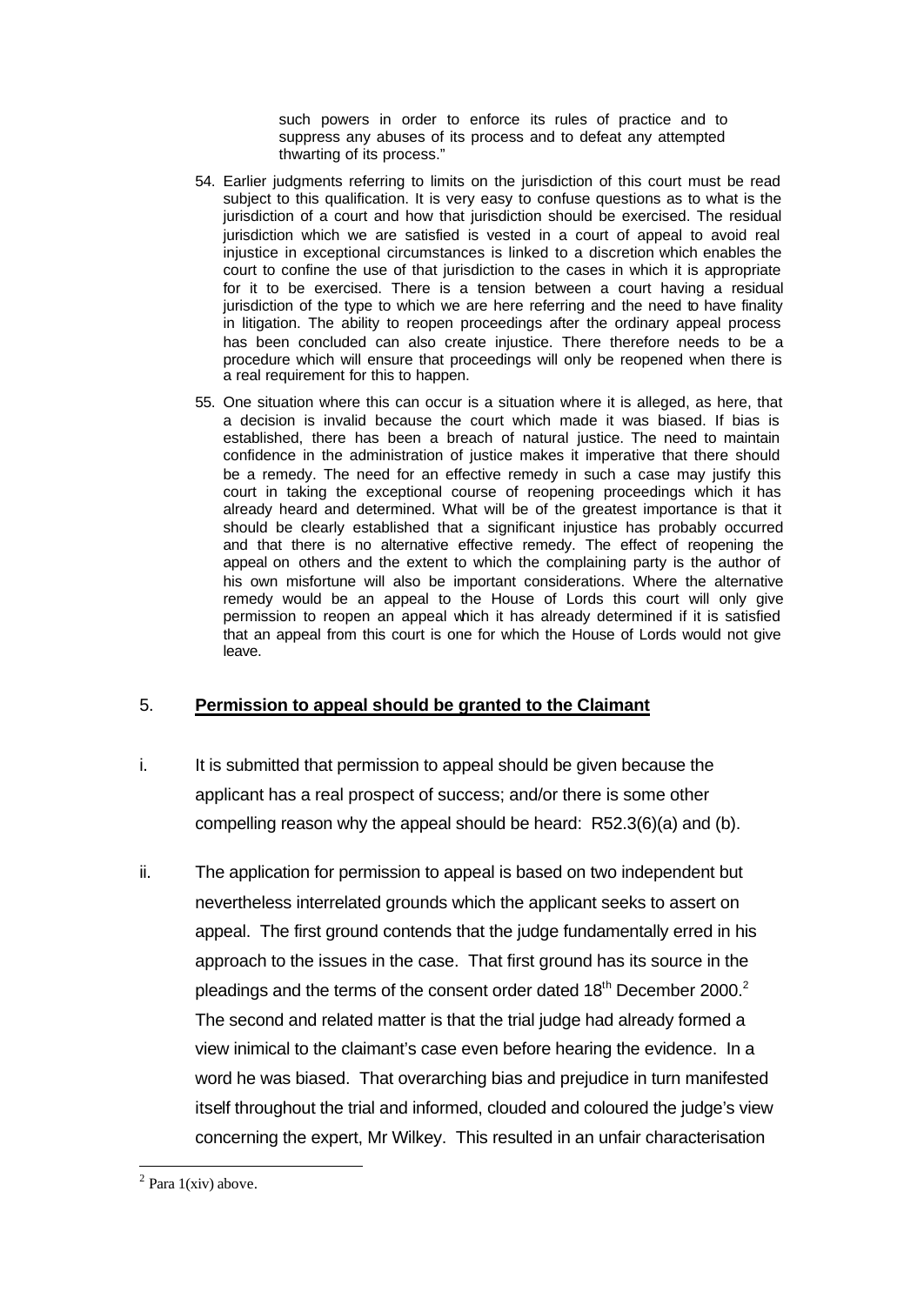of the claimant's case, including the labelling of the evidence of the claimant's expert as 'fantastic' and 'absurd'. In the event, at the very least justice has not been seen to be done and there has been manifest unfairness within Article 6(1) of the European Convention on Human Rights and Fundamental Freedoms requiring that the Tribunal be both independent and impartial. Impartiality means a lack of prejudice or bias.

- (a) As to Ground 1, it is submitted that the applicant has a real prospect of succeeding on appeal by demonstrating that Jacobs J. (as he then was) went wrong. The basis for these contentions are fully set out and dealt within the separate schedule to Section 7 of the Appellant's Notice. It is submitted that the judge materially misdirected himself as to the correct approach to the evidence. The post-trial report of Mr. Salisbury constitutes compelling expert evidence as to graphic copying. His conclusions are drawn from detailed and highly articulated reasoning. Accordingly there are substantial prospects that the appeal will be allowed pursuant to R52.11(3)(a);
- (b) As to Ground 2, it is further submitted that the applicant has a real prospect of succeeding on appeal by demonstrating that the decision of Jacobs J. (as he then was) was in any event 'unjust because of a serious procedural or other irregularity in the proceedings in the lower court' within R52.11(3)(b). It must be a serious irregularity. It must have caused the decision to be unjust. The decision does *not* have to be 'wrong' however. The ground may apply even if the same decision would have been reached in the absence of the irregularity – **Storer v British Gas Plc [2000] 1 WLR 1237.** Many of the criticisms of the judge relied on under this head, are referred to and contained in Mr.Salisbury's report.

### 6. **Detailed summary of submissions as to Ground 1 and 2**

## The effect of Mr Salisbury's findings relied on in this appeal is as follows:

- i. It is almost certain that the design of the Kunsthal was copied from the applicant's drawings.
- ii. The intuitive approach was his initial view. That is the approach normally taken by an architect expert witness in cases of copyright infringement.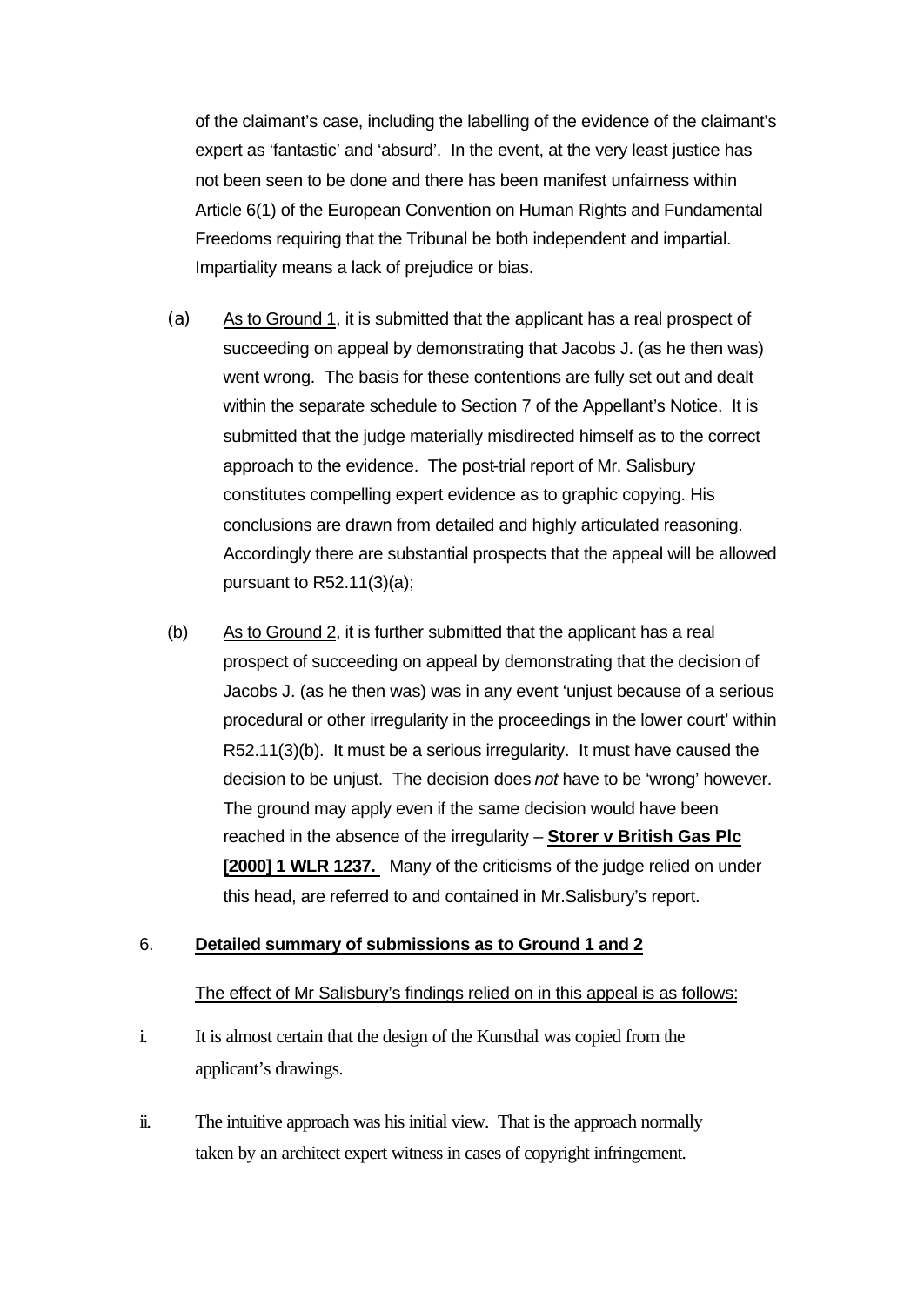- iii. He used as an independent tool, the mathematical theory of probability to corroborate the findings.
- iv. In the light of the amended defence (that the Kunsthal was built in accordance with the design for the Kunsthal created by Mr Hoshino under the guidance and supervision of the second defendant, it was unnecessary and irrelevant for the court or the experts to examine the Kunsthal. Inn any event one of the live issues was whether the design drawings for the Kunsthal or any of them infringed the claimant's copyright in his Docklands Plans. That had to be considered as a separate issue.
- v. One of the serious errors committed by the judge was that even though the issues had been restricted to the comparison of the drawings, the judge allowed the defendants to mount a case on the 3D built structure of the Kunsthal itself.
- vii. The judge impermissibly criticised Mr Wilkey, inter alia, for not going to Holland and damned his findings following this supposedly serious omission.
- viii. When counsel for the claimant sought to cross examine the defendants' expert on the crux of the matter, viz., graphical copying, the judge intervened and disrupted counsel so that the issue was avoided.
- ix.. Upon a detailed examination of the judgment, Mr Salisbury finds that the criticisms of Mr Wilkey are unfounded. He refers to the danger of judges who shut their minds to ideas they do not want to comprehend or of which they disapprove: The points made in this regard by Jacobs J are either mistaken or irrelevant – para 21.
- x. He is critical of part of the judge's reasoning as regards the vexed issue of 'similarity'. The judge refers to the presence of differences to disprove copying.
- xi.. Prof Dijkstra was relied on by the judge. However, he had addressed the wrong question. The judge was influenced by his mistaken and irrelevant approach, and in particular where he refers to the fundamental importance of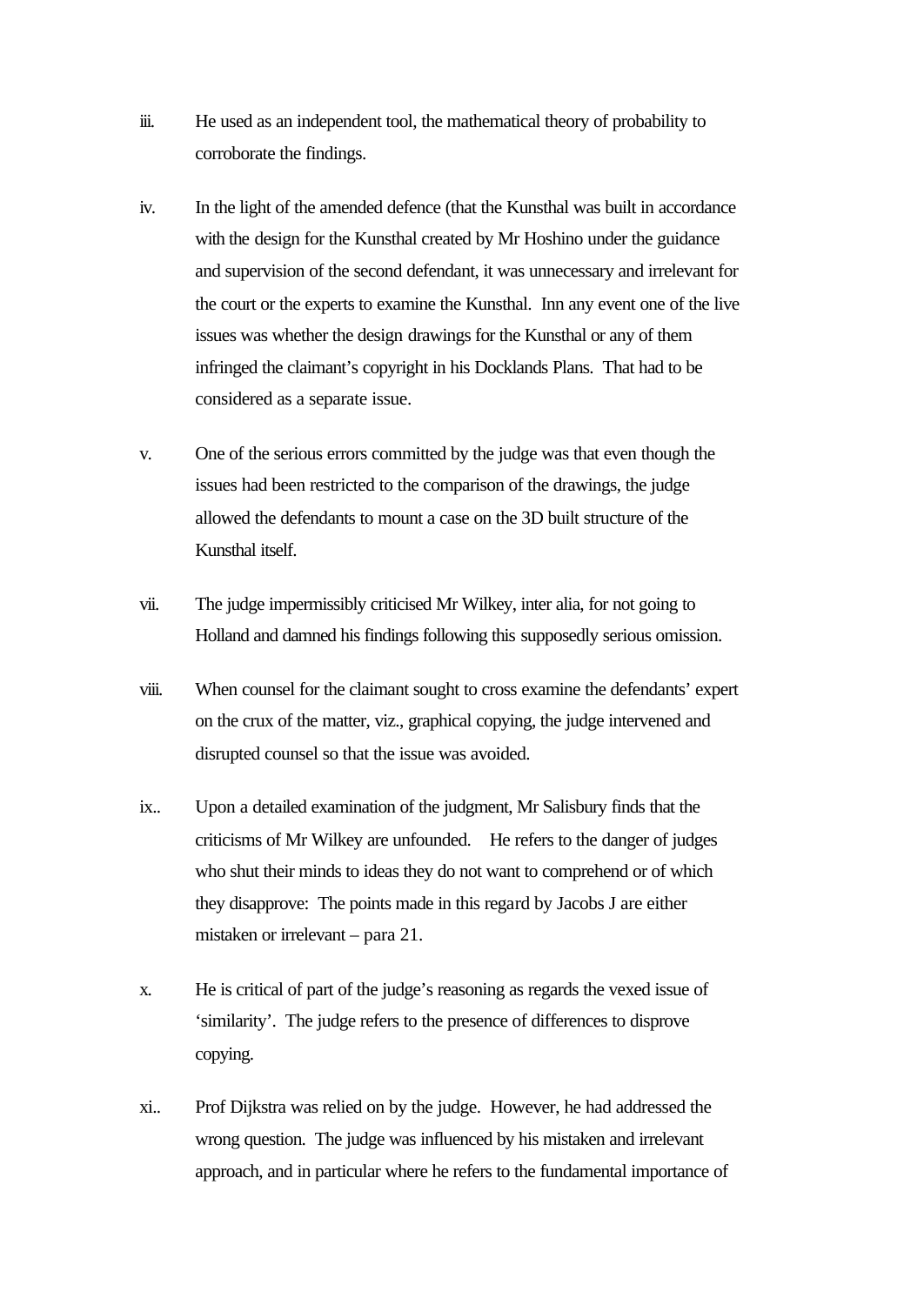the design as a 3D building, which the judge said was central to the case – para 58(a) of the judgment. That approach is exemplified in para 6 of Prof. Dijkstra's report where he sets out as his task an incorrect statement of the law. He stated that

> an allegation of copying should not rest on similarities in overall composition or incidental use of materials of construction, but must in my view be proved by a precise comparison of the designs concerned, in all their dimensions and aspects.<sup>3</sup>

The underlying principle of copyright law asserts that a copier is not at liberty to appropriate the benefit of another's skill and labour. The test proposed in

## **Laddie, Prescott & Vitoria, The Modern Law of Copyright and Designs,**

**2nd ed. (1995) (pp. 92/93, para. 2-108)** to determine whether an altered copy

constitutes an infringement is:

l

Has the infringer incorporated a substantial part of the independent skill, labour etc. contributed by the original author in creating the copyright work.?

# In **Designers Guild Ltd v Russell Williams (Textiles) Ltd [2000] 1 WLR**

**2416,** Lord Scott identified the judge's task as follows:

…….the first step in an action for infringement of artistic copyright is to identify those features of the defendant's design which the plaintiff alleges have been copied from the copyright work. The court undertakes a visual comparison of the two designs, noting the similarities and the differences. The purpose of the examination is not to see whether the overall appearance of the two designs is similar, but to judge whether the particular similarities relied on are sufficiently close, numerous or extensive to be more likely to be the result of copying than of coincidence. It is at this stage that similarities may be disregarded because they are commonplace, unoriginal, or consist of general ideas. If the plaintiff demonstrates sufficient similarity, not in the works as a whole but in the features which he alleges have been copied, and establishes that the defendant had prior access to the copyright work, the burden passes to the defendant to satisfy the judge that, despite the similarities, they did not result from copying.

- xii. The judge failed to direct himself properly or adequately to the issue of 2D copying, by finding that the design as a 3D building was central to the case.
- xiii. In the result Mr Wilkey was supporting neither the 'fantastic' nor the 'absurd'.
- xiv. From an analysis of the transcripts of evidence coupled with the judge's interventions, the judge had come to the case with a view already formed.

 $3$  This is far removed from the test of infringement as expounded by Hall V-C in Hoog v. Scott (1874) LR Eq 444 at 458 – *'The true principle in all these cases is that the defendant is not at liberty to use or avail himself of the labour which the Plaintiff has been at for the purpose of producing his work; that is…..merely to take away the result of another man's labour or, in other words, his property'.*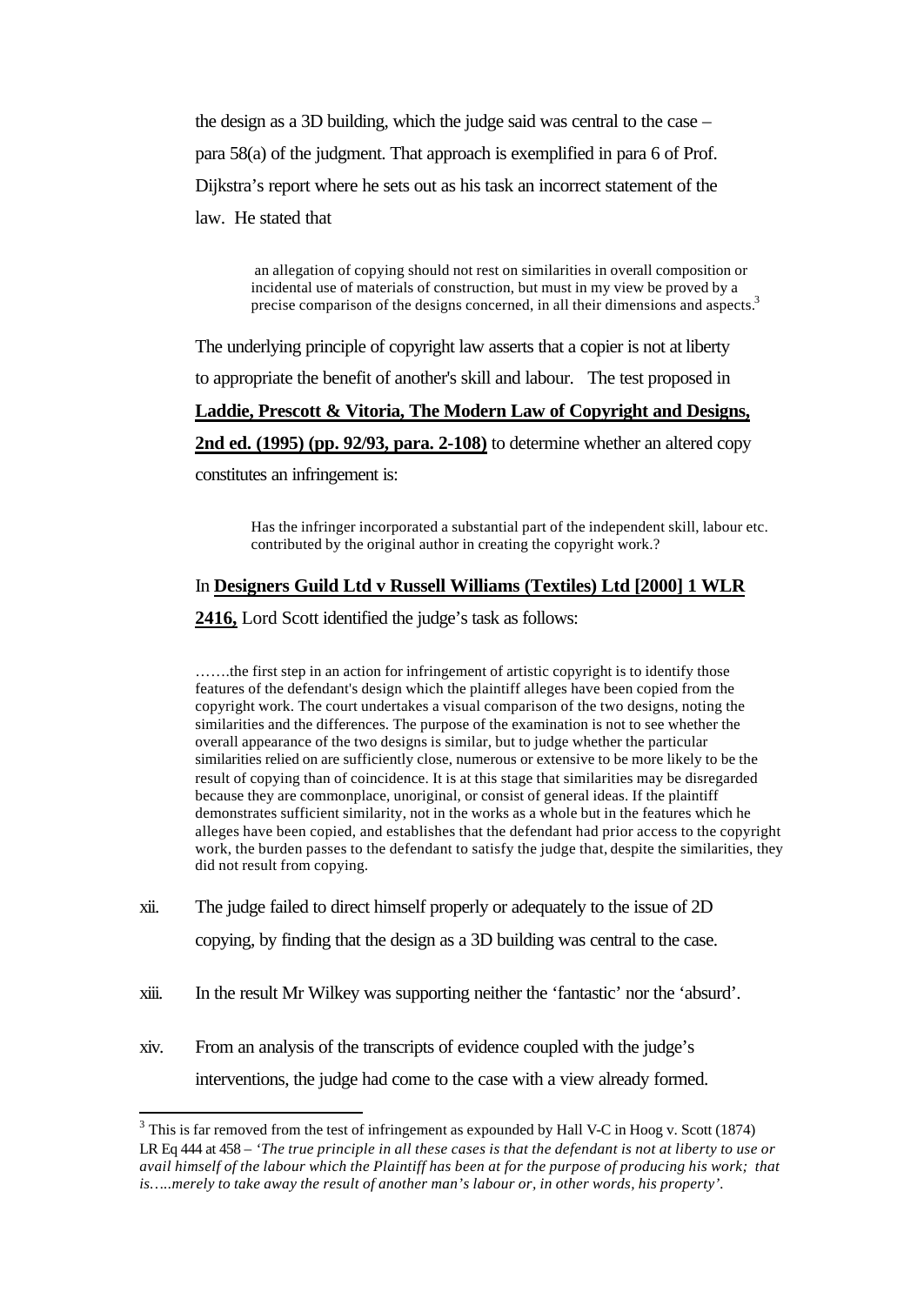This bias prejudiced the claimant's case and coloured his view regarding Mr Wilkey, as expert witness. The judge had demonstrated an intemperate, minatory and confrontational approach in relation to Mr Wilkey and his testimony.

- xv. Mr Wilkey was subjected to unfair treatment in the witness box. The questions were intimidating at times; some of the questions were irrelevant and should have been stopped, but the judge supported such questions and contributed to them himself.
- xvi. The judge also criticises Mr Wilkey for failing to answer questions that were not asked of him but which the judge himself could have asked had he been taking an objective view of the trial.
- 7. The remaining grounds of appeal relating to Ground 2 are set out in detail in the Schedule to the Appellant's Notice. They are incorporated and relied on in this skeleton argument.

# 8. **JURISPRUDENCE RELATING TO POTENTIAL BIAS AND PREJUDICE OF THE JUDGE**

### **Submissions**

i. The test to be applied in a case such as this is: Would a fair minded and informed observer, knowing the relevant facts as set out herein have a reasonable apprehension of bias or prejudice? In applying that test a crucial consideration is the desirability that in a democratic society the public should remain confident in the administration of justice. The submission is that such a fair-minded person would be unable to exclude legitimate concerns about the impartiality of the judge in the particular circumstances of this case. The judge carries out the functions of a jury in relation to the facts and the evidence as well as directing himself as to the applicable law.

#### ii. **The Guarantee of an Impartial Tribunal**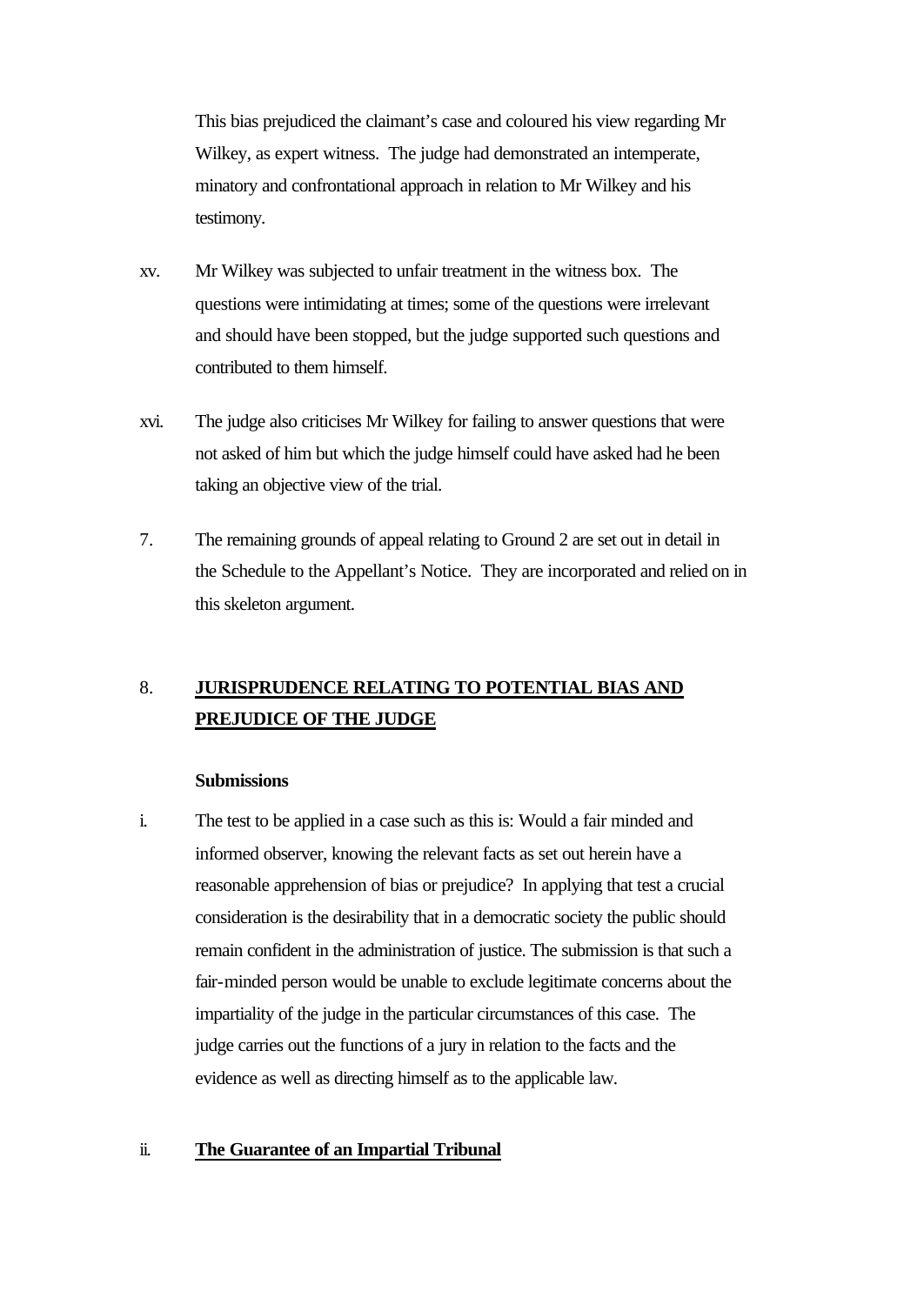Such guarantee is a central feature of post-War international human rights treaties: Article 10 Universal Declaration of Human Rights; Article 14 of International Covenant on Civil and Political Rights; Article 6 (1) of the European Convention on Human Rights – 'EHCR'. The Court of Appeal in England has recently confirmed the importance of such guarantee: In *In re* **Medicaments and Related Classes of Goods (No 2) [2001] 1 WLR 700 ( C.A.)** the Court of Appeal stated that -

> the requirement that a tribunal should be independent and impartial is one that has long been recognised by English common law.

# **The Test for an Impartial Tribunal**

## (a) **English case law**

i. The precise test to be applied to determine whether a tribunal meets the guarantee of impartiality has been extensively judicially considered in recent years:

# **R v Gough [1993] AC 646 R v Inner West London Coroner, ex parte Dallaglio [1994] 4 All ER 139 R v Bow Street Metropolitan Stipendiary Magistrate, ex p. Pinochet Ugarte (No. 2) [2000] 1 AC 119**

# **Locabail (UK) Ltd. V Bayfield Properties Ltd. [2000] QB 451** *In re* **Medicaments and Related Classes of Goods (No 2) [2001] 1 WLR 700 (C.A.)**

(ii) In **ex p. Pinochet Ugarte (No. 2)** (supra), Lord Browne-Wilkinson stated that the fundamental principle is that a man may not be a judge in his own cause. This principle has been developed by the courts. It has two implications. Firstly, if he is a party to the action or has a financial interest in its outcome. That results in automatic disqualification. The second application of the principle is where a judge is not a party to the suit and does not have a financial interest in its outcome, but in some other way his conduct or behaviour may give rise to a suspicion that he is not impartial, for example, because of his friendship with a party. This type of case is not strictly speaking an application of the principle that a man must not be a judge in his own cause, since the judge will not normally be benefiting, but providing a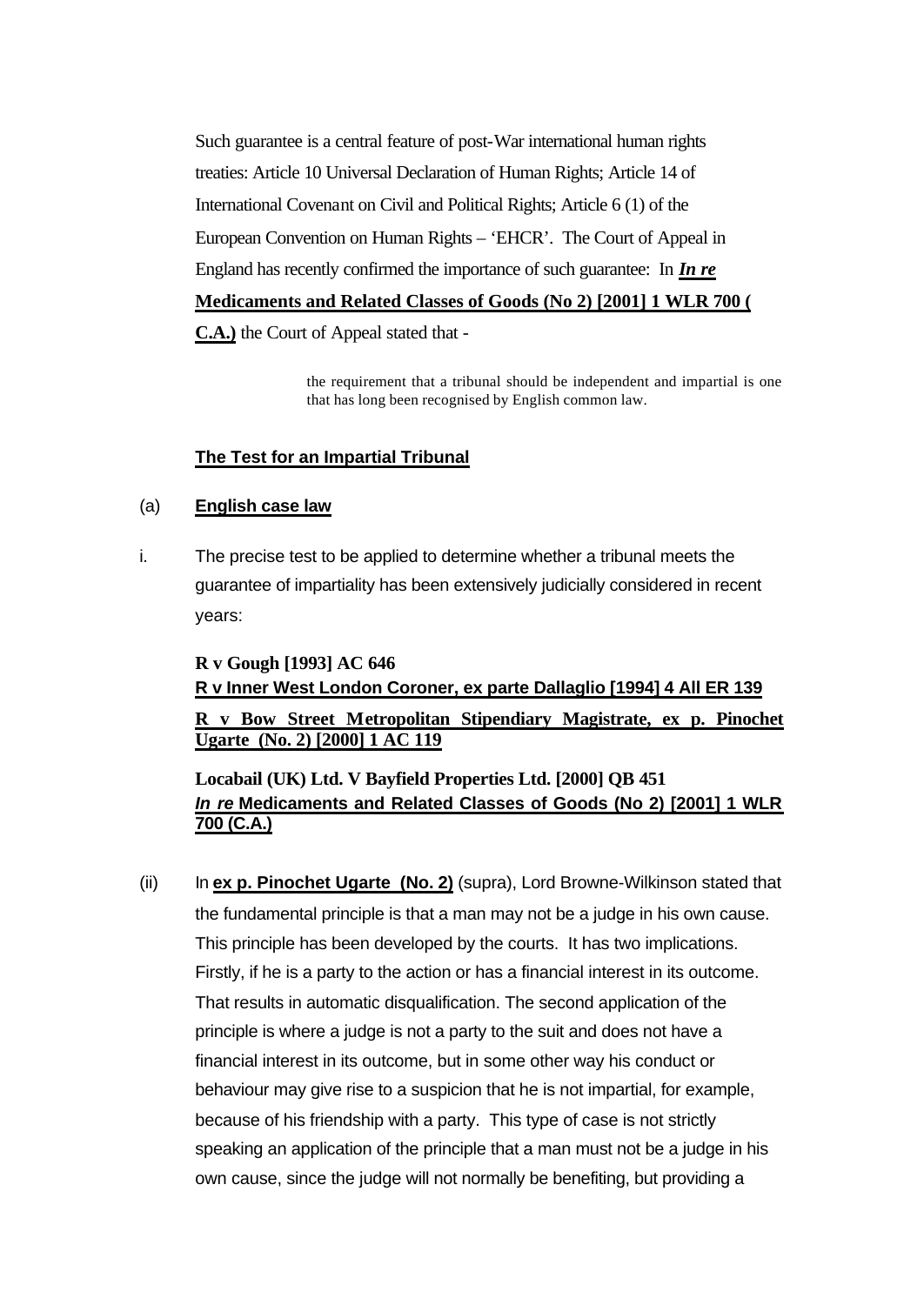benefit for another *by failing to be impartial –* at p. 132 H-133A. (emphasis added)

(iii) That observation had already bee made by Lord Widgery C.J. in **Reg. V Altrincham Justices, Ex parte N. Pennington [1975] Q B 549 at 552** The following passage is particularly pertinent:

….…but the rule has been extended far beyond such crude examples and now covers cases in which the judge has such an interest in the parties or the matter in dispute as to make it difficult for him to approach the trial with the impartiality and detachment which the judicial function requires. Accordingly, application may be made to set aside a judgment on the so-called ground of bias without showing any direct pecuniary or proprietary interest in the judicial officer concerned.'

- (iv) It matters not what the motives of the judge were: Even if he acted from excellent motives and feelings he still had done so contrary to the well settled principle of law, which affected the character of the administration of justice **Frome United Breweries Co Ltd v Bath Justices [1926] AC 586 at 618** approving the Divisional Court judgment in **Reg. v. Fraser (1893) 9 TLR 613.**:
- (v) There are two reported Scottish cases in which a decision in a criminal case has been set aside because a full-time salaried judge was in breach of this principle. In neither of these cases could it have been said that the sheriff had an interest in the case which disqualified him. They were cases where the sheriff either said or did something which gave rise to a reasonable suspicion about his impartiality. In **Bradford v. Mc Leod, 1986 SLT 244** the facts were that the judge and solicitor were present at a social function. At one point the judge made comments to the effect that he would not grant legal aid to miners. That was during the miners' strike 1984. A miner represented by the solicitor appeared for trial before that judge. The charge was a breach of peace at a picket line. The solicitor asked the judge to disqualify himself. The latter refused and the defendant was convicted. Before the High Court of Justiciary it was held that there had been a miscarriage of justice on the principle that justice must be seen to be done.
- (vi). In **Doherty v McGlennan 1997 SLT 444,** the defendant was charged with assault and breach of the peace. The complainer was a local MP. After the sheriff found the defendant guilty he adjourned the diet to a later date for sentence. After he adjourned his court he invited the complainer into his chambers as he had not met him before and wanted to be introduced to him formally, as one of the three MPs for his district. The conviction and sentence were suspended by the High Court on the basis that a reasonable bystander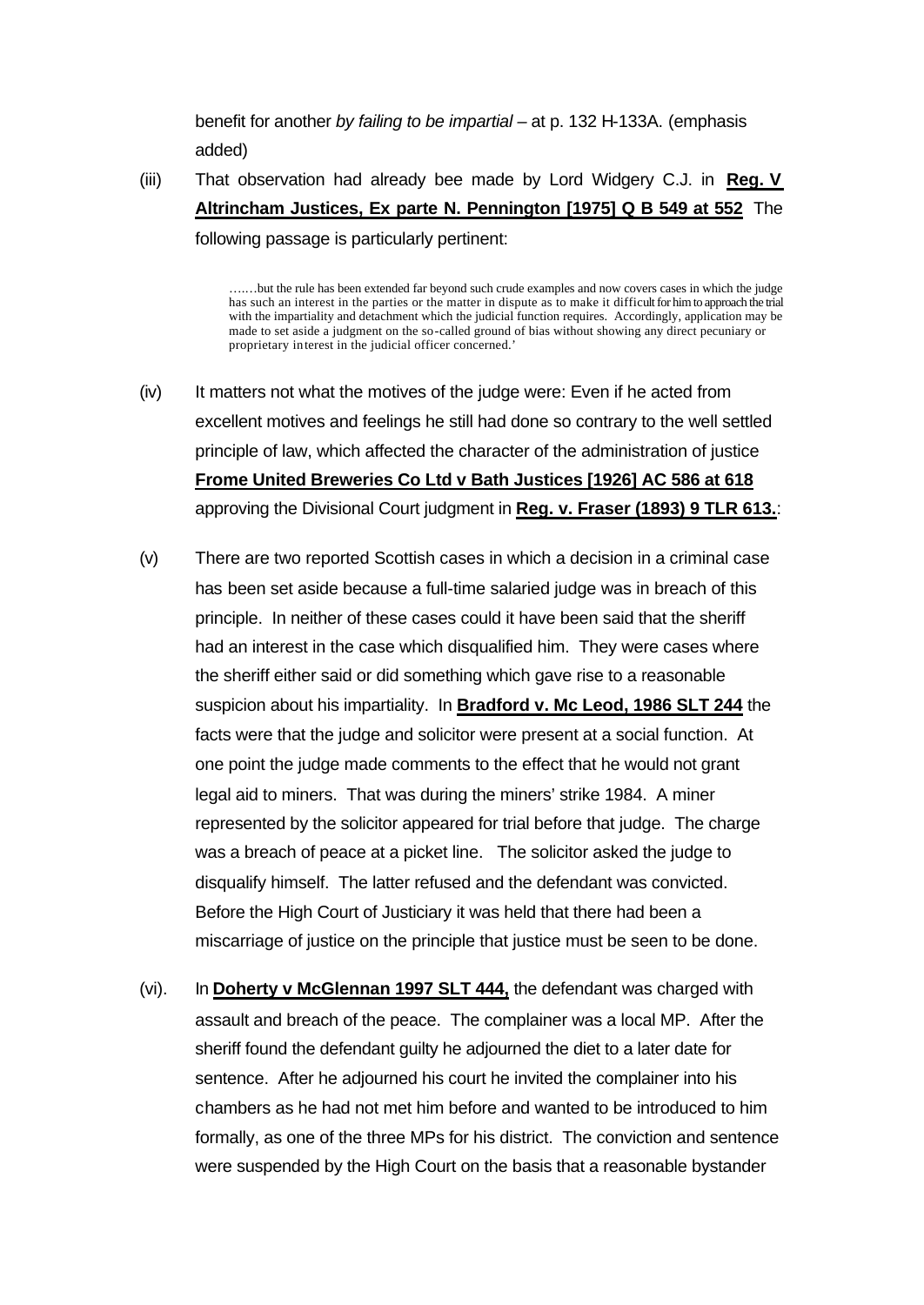could well form the suspicion that the sheriff was not being impartial in having a private meeting with the complainer before sentence had been imposed and before it was known whether there was to be an appeal.

(vii). **Taylor & Anor v Lawrence & Anor [2002] 3 WLR 640 C.A.** This was a case of bias. The Court stated the following at paras 52 et seq:

#### **THE BIAS**

- 52 The power to dismiss a pending action for want of prosecution in cases where to allow the action to continue would involve a substantial risk that justice could not be done is thus properly described as an "inherent power" the exercise of which is within the "inherent jurisdiction" of the High Court. It would I think be conducive to legal clarity if the use of these two expressions were confined to the doing by the court of acts which it needs must have power to do in order to maintain its character as a court of justice."
- 53. In our judgment the final words of Lord Diplock, "the doing by the courts of acts which it needs must have power to do in order to maintain its character as a court of justice" express the situation here under consideration exactly. If more authority is required, reference may be made in a very different context to the speech of Lord Morris of Borth-Y-Gest in *Connelly v DPP* [1964] A.C. 1254, 1301 where Lord Morris said:

"There can be no doubt that a court which is endowed with particular jurisdiction has powers which are necessary to enable it to act effectively within such jurisdiction. I would regard them as powers which are inherent in its jurisdiction. A court must enjoy such powers in order to enforce its rules of practice and to suppress any abuses of its process and to defeat any attempted thwarting of its process."

- 54. Earlier judgments referring to limits on the jurisdiction of this court must be read subject to this qualification. It is very easy to confuse questions as to what is the jurisdiction of a court and how that jurisdiction should be exercised. The residual jurisdiction which we are satisfied is vested in a court of appeal to avoid real injustice in exceptional circumstances is linked to a discretion which enables the court to confine the use of that jurisdiction to the cases in which it is appropriate for it to be exercised. There is a tension between a court having a residual jurisdiction of the type to which we are here referring and the need to have finality in litigation. The ability to reopen proceedings after the ordinary appeal process has been concluded can also create injustice. There therefore needs to be a procedure which will ensure that proceedings will only be reopened when there is a real requirement for this to happen.
- 55. The situation where this can occur is a situation where it is alleged, as here, that a decision is invalid because the court which made it was biased. If bias is established, there has been a breach of natural justice. The need to maintain confidence in the administration of justice makes it imperative that there should be a remedy. The need for an effective remedy in such a case may justify this court in taking the exceptional course of reopening proceedings which it has already heard and determined. What will be of the greatest importance is that it should be clearly established that a significant injustice has probably occurred and that there is no alternative effective remedy. The effect of reopening the appeal on others and the extent to which the complaining party is the author of his own misfortune will also be important considerations. Where the alternative remedy would be an appeal to the House of Lords this court will only give permission to reopen an appeal which it has already determined if it is satisfied that an appeal from this court is one for which the House of Lords would not give leave.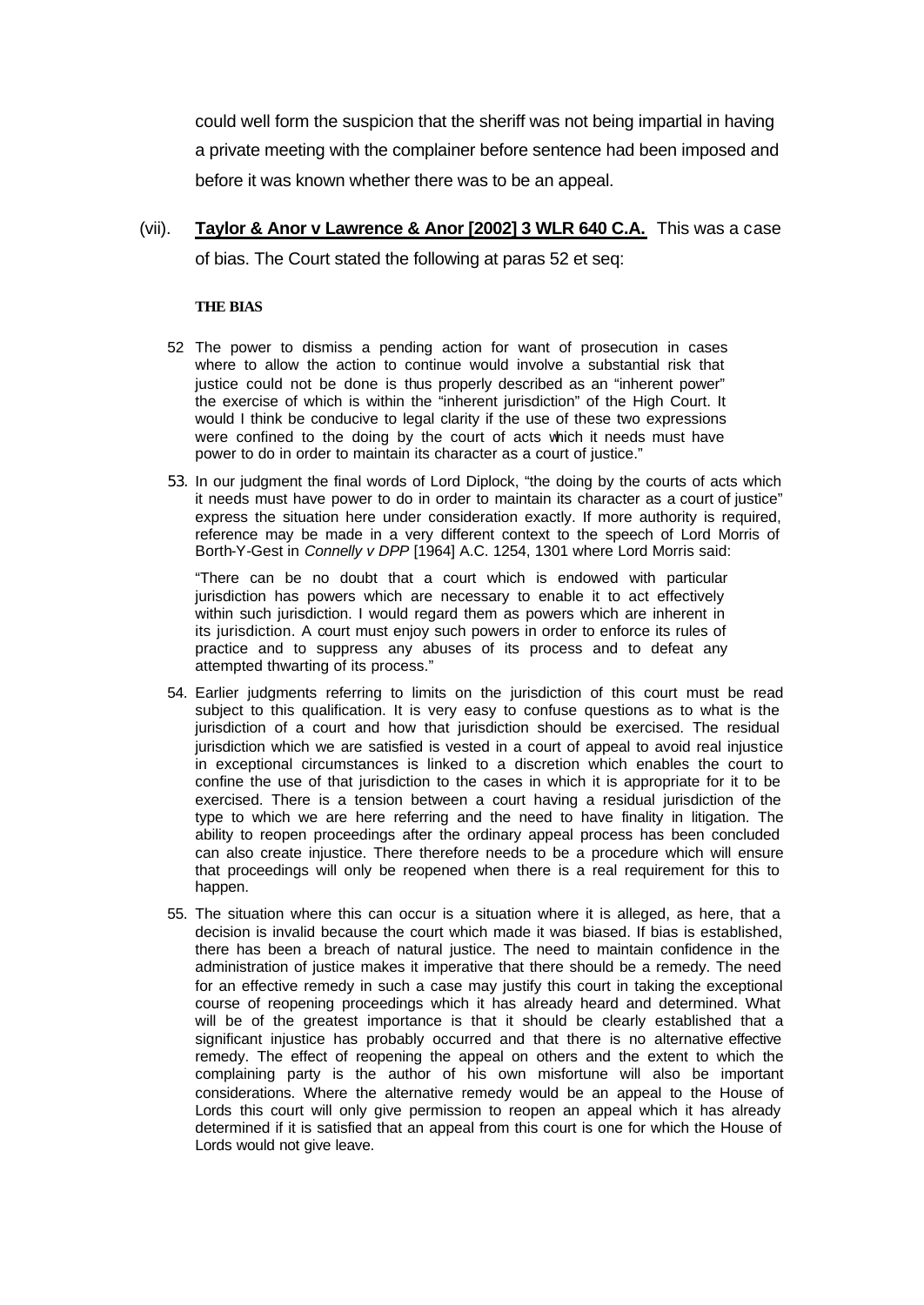## (b) **Convention case-law**

i. A distinction is drawn by ECHR between a 'subjective' approach – i.e. an endeavour to ascertain the personal conviction of a given judge in a given case, and the 'objective' approach – i.e. determining whether the tribunal offered guarantees sufficient to exclude any legitimate doubts about impartiality:

**Piersack v Belgium (1982) 5 EHRR 169, para. 30<sup>4</sup>**

- ii. Post-**Piersack** cases repeatedly re-iterate the importance of appearances when deciding whether the impartiality guarantee has been complied with and the underlying rationale for the objective approach is based on the importance of maintaining the confidence of the public in the due administration of justice: **De Cubber v Belgium (1984) 7 EHRR 236; Hauschlidt v Denmark (1989) 12 EHRR 266**
- iii. In **Borgers v Belgium (1993) 15 EHRR 92**, the Court noted that the concept of a fair trial in Article 6(1) had undergone a considerable evolution in the Court's case law notably in respect of the importance attached to appearances and to the increased sensitivity of the public to the fair administration of justice.
- iv. The High Court of Australia has adopted the same approach as the ECHR and *disagreed* with the approach taken by the House of Lords in **R v Gough [1993] AC 646.** Indeed, decisions in Canada, Australia and New Zealand had also refused to apply the test in Gough which emphasised the *judge's* perception of the event. In **Webb v The Queen (1994) 181 CLR 41,** Mason CJ and McHugh J esp. at 50-52 stated that -

......Of the various tests used to determine an allegation of bias, the reasonable apprehension of test bias is by far the most appropriate for protecting the appearance of impartiality. The test of 'reasonable likelihood' or 'real danger' of bias tends to emphasise the court's view of the facts. In that context the trial judge's acceptance of explanations becomes of primary

l

<sup>4</sup> Held that a purely subjective test not sufficient. Objective test recognises the fact that appearances are important;

The rationale for adopting the objective approach: '......what is at stake is the confidence which the courts must inspire in the public in a democratic society....'- para 30(a)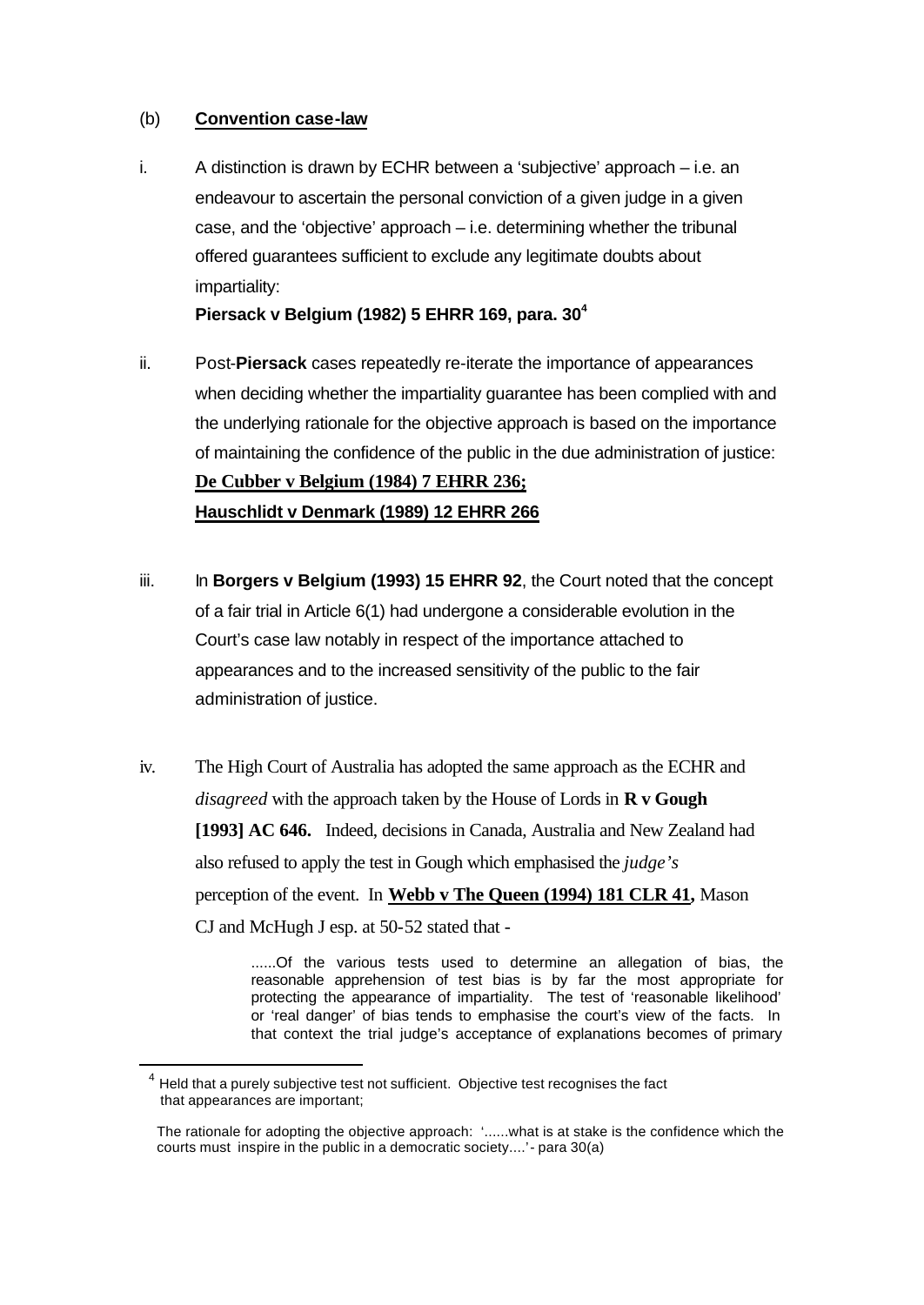importance. Those two tests tend to place inadequate emphasis on the public perception of the irregular incident....'

- v. The recent review and analysis of the relevant principles by the Court of Appeal in *In re* **Medicaments and Related Classes of Goods (No 2) [2001] 1 WLR 700 (C.A.),** resulted in the restatement of the guarantee in the light of the Human Rights Act 1998 and the effect of the ECtHR's Art. 6(1) jurisprudence in the English domestic context:
	- The common law test for bias laid down by the House of Lords in **Gough,**  supra, (the 'real danger of bias' test) has not been universally approved outside England and Wales;
	- Scotland and certain commonwealth jurisdictions preferred 'the reasonable apprehension of bias' test said to be more clearly in harmony with ECtHR jurisprudence;
	- The Court of Appeal reviewed **Gough** in the light of the coming into force of the HR Act 1998. The English and Strasbourg authorities were thoroughly reviewed concerning 'apparent bias' on the part of a tribunal.
	- In summarizing the principles to be derived from the Strasbourg line of cases it was stated (at para. 83) that the Court has to decide whether, on an *objective appraisal*, the material facts give rise to a legitimate fear that the Judge might not have been impartial and an important consideration in making an objective appraisal of the facts is the desirability that the public should remain confident in the administration of justice.
	- Accordingly, a 'modest adjustment' of **Gough** was called for para 85. In effect the test applied is the same as in Scotland and most of the Commonwealth and amounts to whether the objective observer might have a reasonable apprehension of bias. The test has two elements:
		- (1) First, the Court must ascertain all the circumstances which have a bearing on the suggestion that the tribunal is not impartial; and
		- (2) Then it must ask whether those circumstances would lead a *fairminded and informed observer* to conclude that there was a real possibility, or a real danger, (the two being the same) that the tribunal was biased.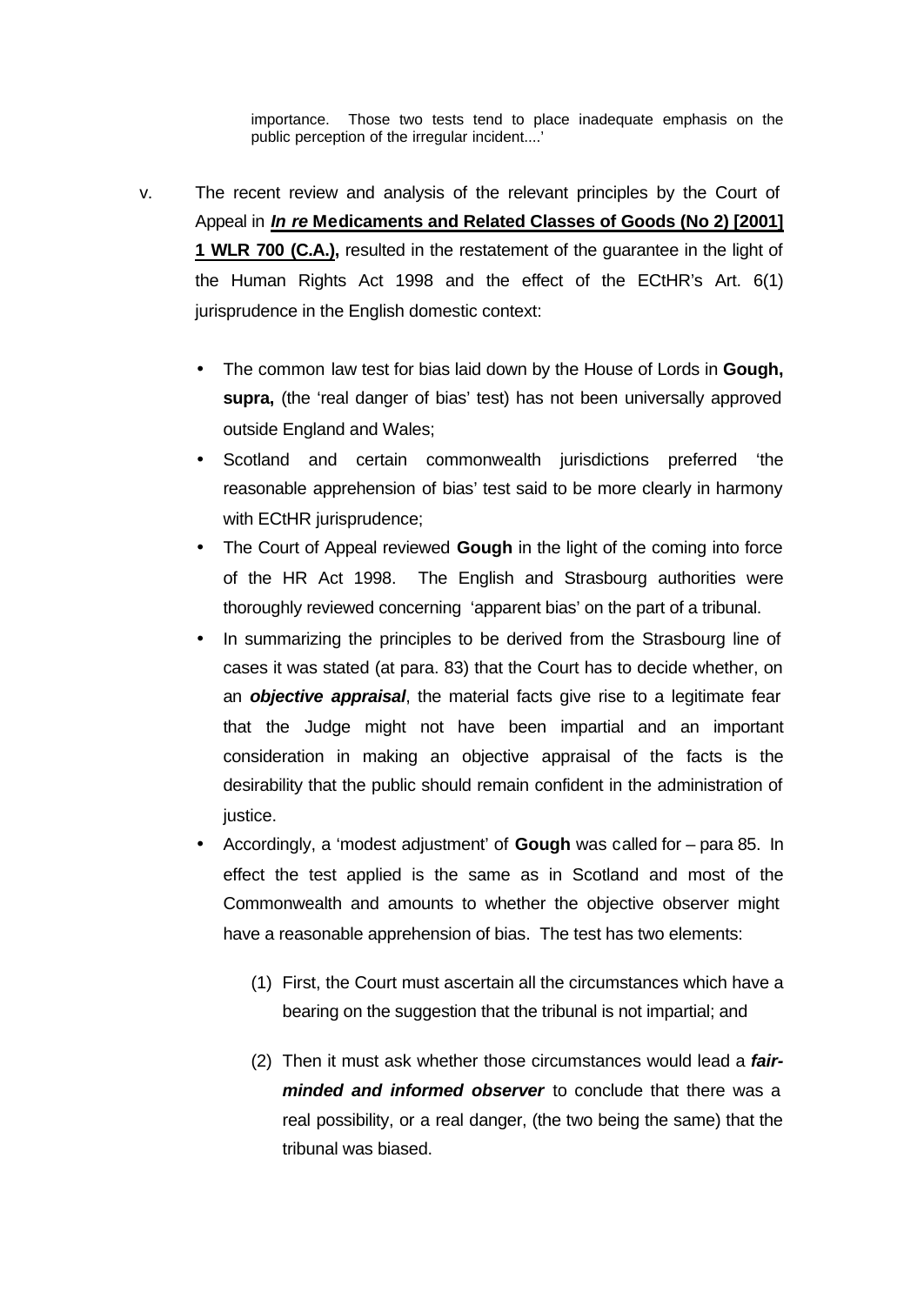# (c) **Application of re Medicament's Test to the Facts of This Case**

i. From the above analysis, the inquiry as to whether the test enunciated in *In re* **Medicaments and Related Classes of Goods (No 2) [2001] 1 WLR 700 ((C.A.)** for impartiality is satisfied is conducted in two stages: first, what are the circumstances which have a bearing on the suggestion that the judge lacked impartiality; and second, would these circumstances lead a fairminded and informed observer to conclude that there is a real possibility that the judge was biased.

# **As to (1): The Material Circumstances**

ii. These have been set out compendiously above. They are set out in greater detail in the ground in the Appellant's Notice. In all the circumstances the inference to be drawn is that from an analysis of the transcripts of evidence coupled with the judge's interventions, and his conduct during the trial, the judge had come to the case with a view already formed. This bias prejudiced the claimant's case and coloured his view regarding Mr Wilkey as expert witness. The judge had demonstrated an intemperate and confrontational approach in relation to Mr Wilkey and his testimony. .

# **As to (2): How does it look to Fair-minded, Informed Members of the Public?**

- iii. Having identified the circumstances that have a bearing on the submission that the judge was not impartial, the second stage of the **Medicaments** test is to ask how those circumstances would appear to fair-minded and informed members of the public, bearing in mind in particular the importance of maintaining the public's confidence in the administration of justice.
- iv. It is submitted in this regard as follows:
	- (a) The observer is both reasonable *and* informed. The principal concern in the mind of such observer would be that, knowing that there was such a deeply contested conflict and contest between two professional architects relating to charges of plagiarism, the judge has no preconceptions as to which case is to be preferred.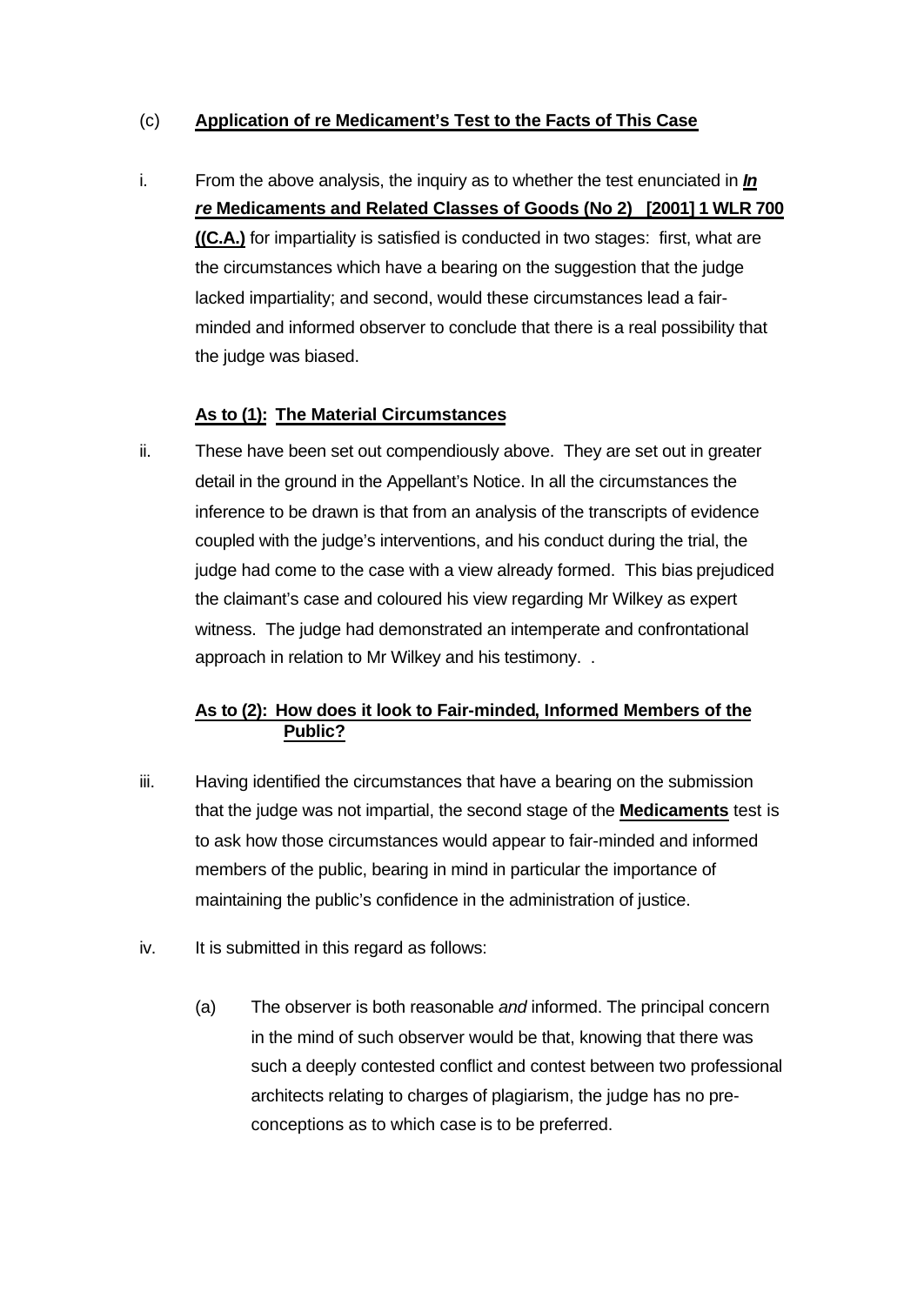- (b) The observer would at the very least expect the judge to come to the case with an open and unbiased mind. He would be expected to apply an even-handed approach to the evidence and the witnesses.
- (c) The judge would not be expected to have come to a firm conclusion, as he already had, on day two of a six-day hearing, that the claimant's case was hopeless. The observer would be particularly concerned that he had apparently closed his mind even though he had not yet heard all the evidence of the expert witness for the claimant, let alone submissions by counsel.
- (d) An informed observer would know that the Court of Appeal had been asked to rule on the supposedly speculative nature of the case at an earlier stage. That Court had already found that there was indeed cogent evidence of graphic copying. In those circumstances the subsequent trial judge would be expected to have been less inclined to form an a priori or at the very least, a negative opinion, before he had even had the benefit of hearing all the evidence and submissions. Such observer would be concerned at the remarks the judge had made in two lectures in 1997 and 1998 criticising the basis on which the claimant had invoked the jurisdiction of the English Courts and assuming that he had done so for legal aid purposes. It is a factor of significance when viewed in the context of the factors as a whole.
- (e) An informed observer would, in all these extraneous circumstances have been concerned that the judge had allowed his preliminary prejudices to colour his whole approach to the evidence that was to unfold before him. His mind was to all intents and purposes already closed.
- (f) An informed observer would furthermore be very concerned and strongly believe that the judge should never have surreptitiously caused contact to be made to the chambers of the barrister representing the claimant during the trial and informed the clerk that she was too inexperienced for such a matter. He should have foreseen that this would in all probability be conveyed to her (as it was) with the inevitable dispiriting and demoralising consequences for the barrister, the claimant and the claimant's case.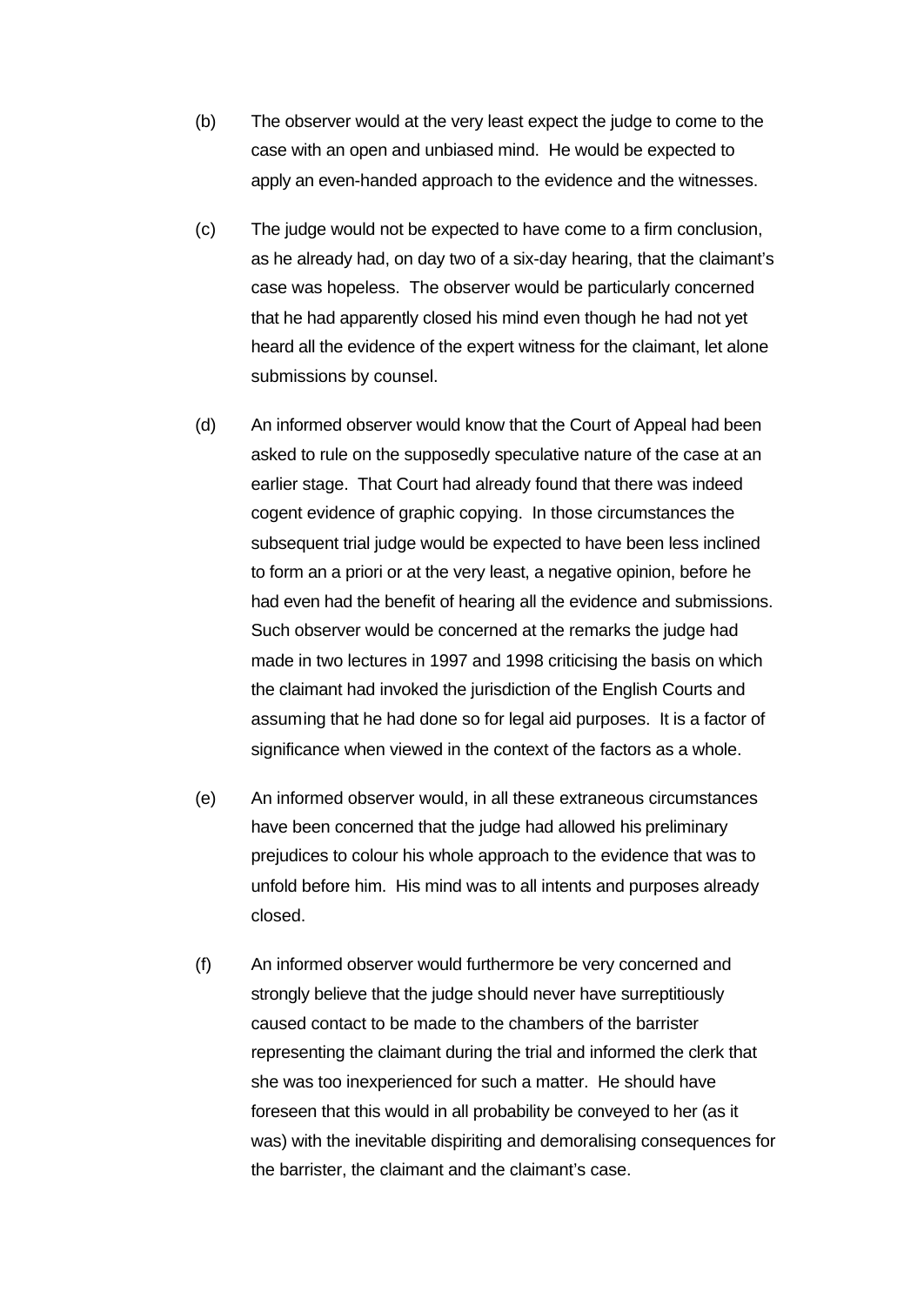- (g) The informed observer would be concerned that the judge had so early on formed a hostile opinion of the claimant's case as manifested in his letter to the claimant.
- (h) The informed observer would also have misgivings as to the judge's son having strong ideas in favour of the Defendants' approach to architecture. The fear is that there might have been discussion or that the son's predilections and ideas might have unconsciously at the very least, influenced his father's approach.
- (i) The informed observer would also be anxious about the possible link between a litigant and the judge's son as evidenced in his recent website, having applied at the time of the trial as well.
- (j) The informed observer would also have regard to the intervention by the judge when the expert for the Claimant gave his evidence. He would infer the existence of conscious or unconscious bias from the fact that there was not a symmetrical or even-handed approach to the Defendants' witnesses. The observer might reasonably believe that the interventions were partly prompted by the biased and closedminded approach that the judge had already manifested. That anxiety would increase when the extra-curial events were disclosed.
- (k) The overriding concern of any fair-minded and informed observer would be that the judge in the disclosed circumstances might at the very least be unconsciously inclined to favour the interests of the defendants over the claimant's.
- (l) The fair minded observer would therefore apprehend that there is a real possibility that the judge would not be able to make an objective and impartial appraisal of the evidence, but come to a conclusion consistent with his prejudgments rather than based on a fair analysis of the evidence in the light of the pleadings. In other words the judge was identified or apparently identified with the objectives of one side's case – see **Reg v S (R.D.) (1997) 151 D.L.R. (4th) 193 at 227**
- (m) In considering what concerns would be raised in the mind of a fairminded observer, the court must strive to put itself in the position of